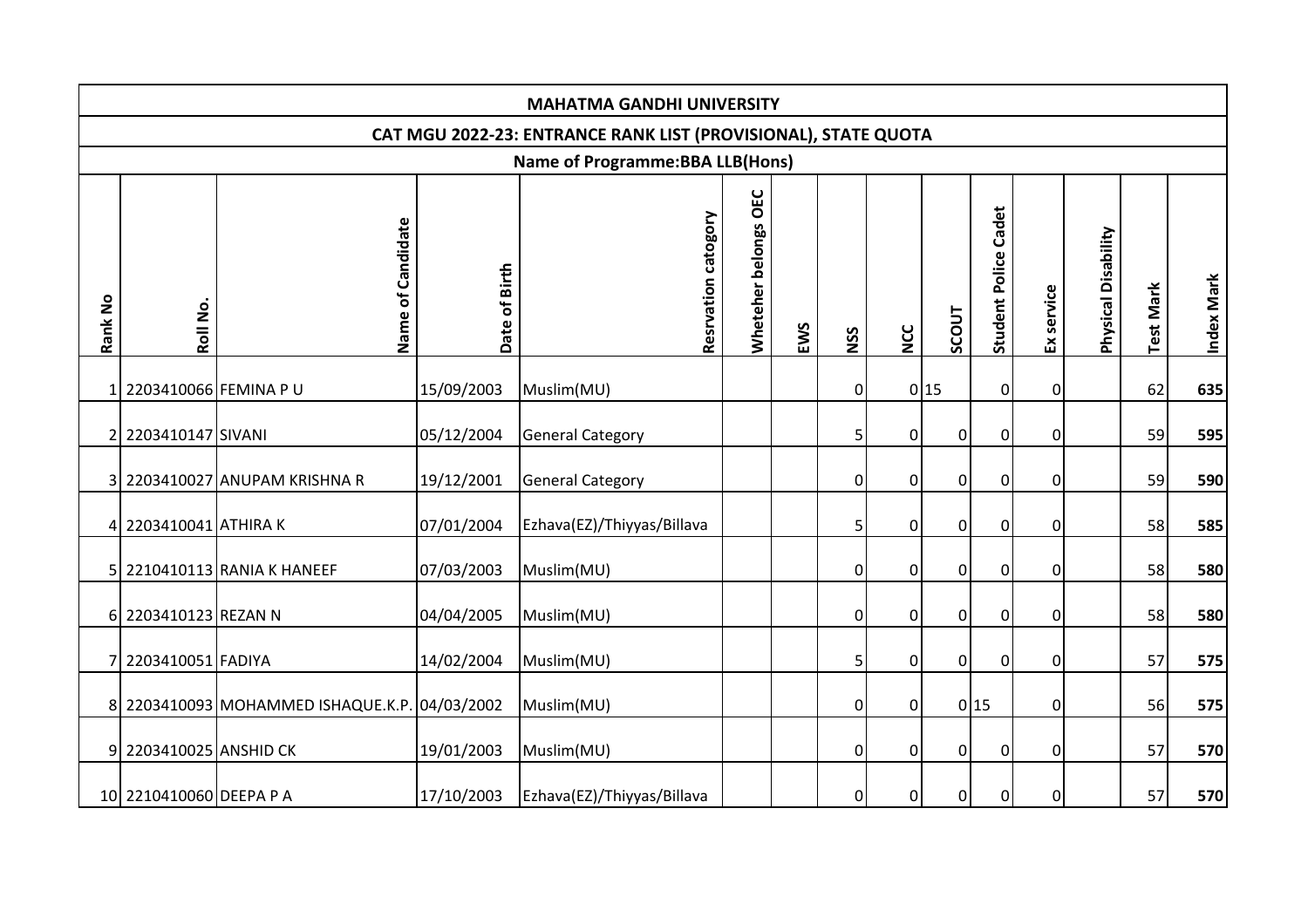| 11 2210410131 SNEHA S     |                                   | 22/03/2004 | Ezhava(EZ)/Thiyyas/Billava |      | $\overline{0}$ | 20             | $\overline{0}$ | $\pmb{0}$        | $\mathbf 0$ | 55 | 570 |
|---------------------------|-----------------------------------|------------|----------------------------|------|----------------|----------------|----------------|------------------|-------------|----|-----|
|                           |                                   |            |                            |      |                |                |                |                  |             |    |     |
|                           | 12 2203410082 KADEEJATHUL HAYYA   | 20/10/2003 | Muslim(MU)                 |      | 5              | $\mathbf 0$    | $\overline{0}$ | $\overline{0}$   | $\mathbf 0$ | 56 | 565 |
|                           |                                   |            |                            |      |                |                |                |                  |             |    |     |
| 13 2202410008 ALIA AJMAL  |                                   | 24/12/2003 | Muslim(MU)                 |      | $\overline{0}$ | $\mathbf 0$    | $\overline{0}$ | $\pmb{0}$        | $\Omega$    | 56 | 560 |
| 14 2203410019 AMINA NIYA  |                                   | 23/01/2004 | Muslim(MU)                 |      | $\overline{0}$ | $\mathbf 0$    | $\overline{0}$ | $\pmb{0}$        | 0           | 55 | 550 |
| 15 2210410130 SIVAPRIYA G |                                   | 16/03/2004 | <b>General Category</b>    |      | 0              | $\mathbf 0$    | $\overline{0}$ | $\pmb{0}$        | $\mathbf 0$ | 55 | 550 |
|                           | NIRANJANA                         |            |                            |      |                |                |                |                  |             |    |     |
|                           | 16 2210410108 RAMACHANDRAN        | 11/05/2004 | Other Backward Hindu(BH)   | lyes | $\overline{0}$ | $\mathbf{0}$   | $\overline{0}$ | $\overline{0}$   | 0           | 55 | 550 |
|                           |                                   | 19/04/2004 |                            |      |                |                | 0 15           | $\overline{0}$   |             | 53 |     |
| 17 2201410024 ASWIN P     |                                   |            | <b>General Category</b>    |      | 5              |                |                |                  | 0           |    | 550 |
|                           | 18 2203410089 MAHAROOFA NASREEN P | 22/03/2002 | Muslim(MU)                 |      | 5              | $\mathbf 0$    | $\overline{0}$ | $\mathbf 0$      | $\mathbf 0$ | 54 | 545 |
|                           | 19 2210410057 BHAVANA P M         | 02/04/2003 | Ezhava(EZ)/Thiyyas/Billava |      | 5              | $\overline{0}$ | $\overline{0}$ | $\overline{0}$   | $\Omega$    | 54 | 545 |
|                           | 20 2210410109 NIRMALA EX          | 16/04/2003 | <b>General Category</b>    |      | $\overline{0}$ | $\mathbf 0$    | $\overline{0}$ | $\overline{0}$   | 0           | 54 | 540 |
|                           | 21 2203410081 JINSHA KHASIM K     | 01/01/2003 | Muslim(MU)                 |      | 5              | $\mathbf 0$    | $\overline{0}$ | $\boldsymbol{0}$ | $\mathbf 0$ | 53 | 535 |
|                           |                                   |            |                            |      |                |                |                |                  |             |    |     |
|                           | 22 2203410002 ABDUL HALEEM P A    | 15/05/2003 | Muslim(MU)                 |      | 5              | $\overline{0}$ | $\overline{0}$ | $\mathbf 0$      | $\Omega$    | 53 | 535 |
| 23 2210410123 SAHALA P M  |                                   | 28/09/2004 | Muslim(MU)                 |      | $\overline{0}$ |                | 0 15           | $\overline{0}$   | $\mathbf 0$ | 52 | 535 |
|                           | 24 2211410003 ARUNIMA SURESH      | 15/10/2004 | <b>General Category</b>    |      | $\overline{0}$ | $\mathbf 0$    | $\overline{0}$ |                  | 0 15        | 52 | 535 |
|                           |                                   |            |                            |      |                |                |                |                  |             |    |     |
|                           | 25 2210410008 AGNIVESH NAICK      | 26/05/2003 | <b>General Category</b>    |      | $\overline{0}$ | $\mathbf{0}$   | $\Omega$       | $\pmb{0}$        | $\Omega$    | 53 | 530 |
|                           | 26 2210410112 RACHANAGRUZ R       | 12/12/2003 | Muslim(MU)                 |      | $\overline{0}$ | $\overline{0}$ | $\overline{0}$ | $\overline{0}$   | $\mathbf 0$ | 53 | 530 |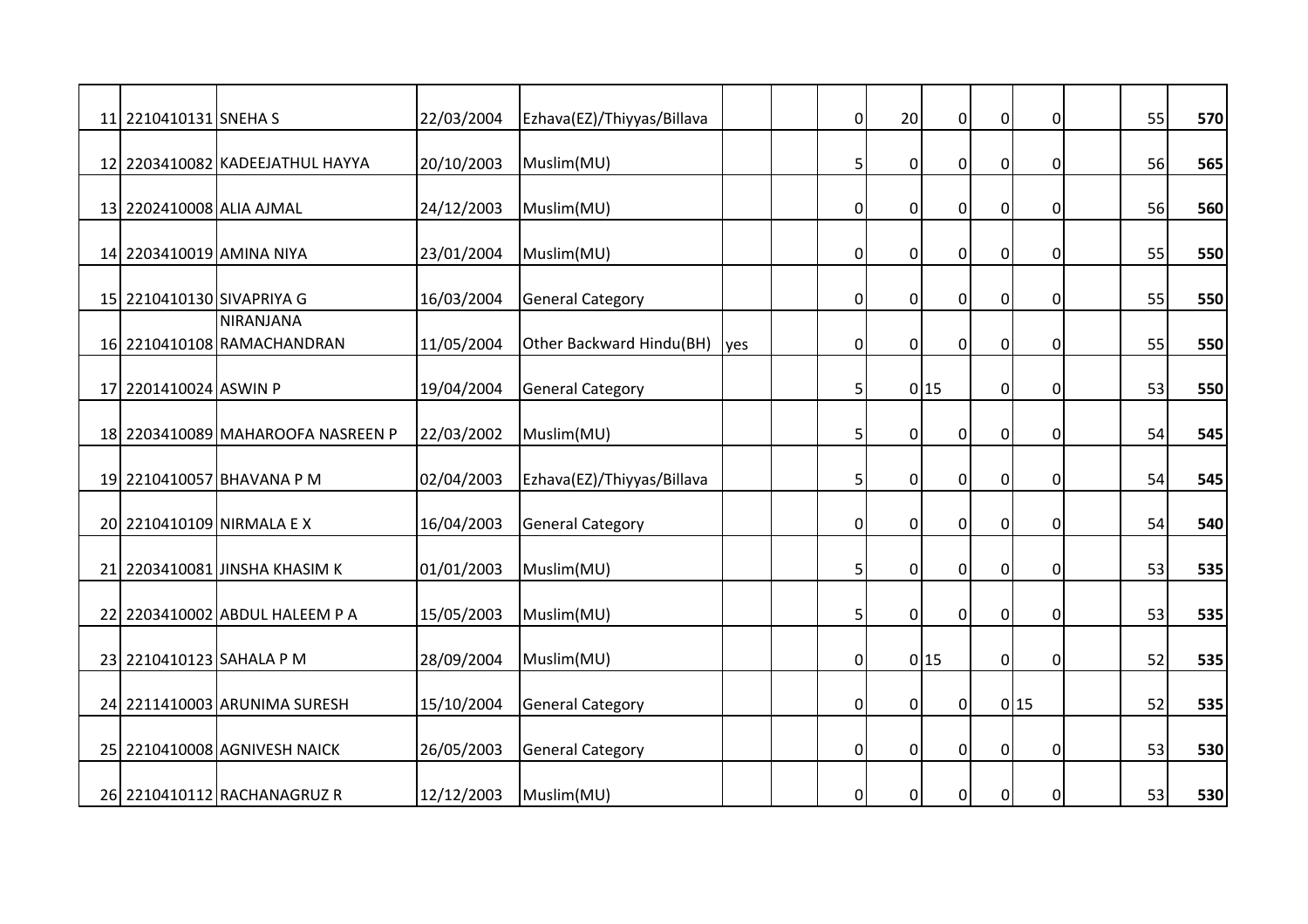|                           | 27 2203410011 AISHA ZENHA P                      | 22/01/2004 | Muslim(MU)                 | $\overline{0}$ | $\mathbf 0$    | $\overline{0}$   | $\mathbf 0$    | 0                | 53 | 530 |
|---------------------------|--------------------------------------------------|------------|----------------------------|----------------|----------------|------------------|----------------|------------------|----|-----|
| 28 2203410146 SHIVANI P R |                                                  | 08/01/2004 | <b>General Category</b>    | 5              | $\overline{0}$ | $\overline{0}$   | $\overline{0}$ | $\mathbf 0$      | 52 | 525 |
|                           | 29 2210410043 ASHLY SAMANEW                      | 29/03/2004 | <b>General Category</b>    | 5              | $\mathbf 0$    | $\overline{0}$   | $\overline{0}$ | 0                | 52 | 525 |
|                           | 30 2203410131 RYTHIKA JOHNY                      | 08/01/2005 | <b>General Category</b>    | 5              | $\mathbf 0$    | $\overline{0}$   | $\pmb{0}$      | $\mathbf 0$      | 52 | 525 |
|                           | 31 2203410028 ANUSREE THILAKAN P                 | 17/05/2004 | Ezhava(EZ)/Thiyyas/Billava | $\overline{0}$ |                | 0 15             | $\overline{0}$ | $\mathbf 0$      | 51 | 525 |
|                           | 32 2201410089 WASIM ASHRAF                       | 19/09/2002 | Muslim(MU)                 | $\overline{0}$ | $\overline{0}$ | $\overline{0}$   | $\overline{0}$ | $\mathbf 0$      | 52 | 520 |
| 33 2203410075 HASHIM A K  |                                                  | 17/06/2003 | Muslim(MU)                 | $\overline{0}$ | $\mathbf 0$    | $\overline{0}$   | $\overline{0}$ | 0                | 52 | 520 |
|                           | 34 2210410014 ALAKANANDA S ANIL                  | 03/11/2003 | Other Backward Hindu(BH)   | 0              | $\mathbf 0$    | $\boldsymbol{0}$ | $\overline{0}$ | $\boldsymbol{0}$ | 52 | 520 |
|                           | 35 2210410037 ARJUN R IYER                       | 14/11/2003 | <b>General Category</b>    | $\overline{0}$ | $\overline{0}$ | $\overline{0}$   | $\pmb{0}$      | $\mathbf 0$      | 52 | 520 |
| 36 2203410124 RIFA MC     |                                                  | 29/11/2003 | Muslim(MU)                 | $\overline{0}$ | $\overline{0}$ | $\overline{0}$   | $\overline{0}$ | $\mathbf 0$      | 52 | 520 |
| 37 2210410136 THANSEER A  |                                                  | 28/09/2002 | Muslim(MU)                 | 5              | $\overline{0}$ | 0                | $\overline{0}$ | $\boldsymbol{0}$ | 51 | 515 |
|                           | 38 2210410134 SUBHANA H M                        | 11/07/2003 | Muslim(MU)                 | 5              | $\mathbf 0$    | $\overline{0}$   | $\mathbf 0$    | $\mathbf 0$      | 51 | 515 |
| 39 2210410011 AKHILA P P  |                                                  | 12/10/2003 | Ezhava(EZ)/Thiyyas/Billava | 5              | $\mathbf 0$    | $\mathbf 0$      | $\mathbf 0$    | 0                | 51 | 515 |
|                           | 40 2201410061 MIKKEY MATHEW                      | 01/07/2004 | <b>General Category</b>    | 5              | $\overline{0}$ | $\overline{0}$   | $\overline{0}$ | $\mathbf 0$      | 51 | 515 |
|                           | 41 2203410150 SREE LAKSHMI SASI KUMAR 01/03/2004 |            | <b>General Category</b>    | $\overline{0}$ | $\mathbf{0}$   | $\overline{0}$   | $\mathbf 0$    | $\mathbf 0$      | 51 | 510 |
|                           | 42 2201410078 SIVANI S PRASAD                    | 03/07/2004 | Ezhava(EZ)/Thiyyas/Billava | $\overline{0}$ | $\mathbf 0$    | $\overline{0}$   | $\mathbf 0$    | $\mathbf 0$      | 51 | 510 |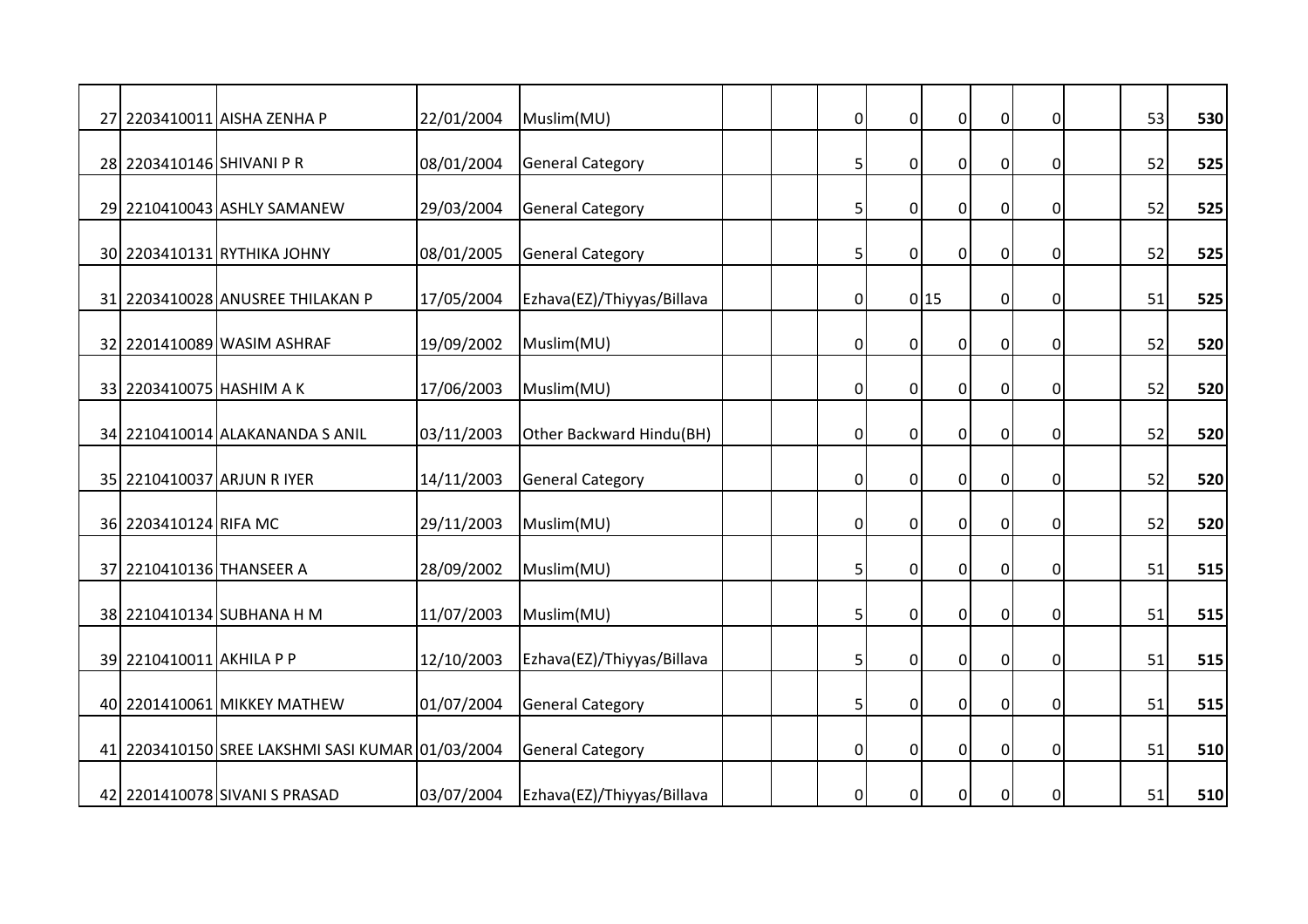|                          | 43 2202410012 ARYALEKSHMI HARIDAS | 05/04/2001 | Ezhava(EZ)/Thiyyas/Billava |     | $\overline{0}$ | $\overline{0}$ | $\overline{0}$   | $\mathbf 0$    | $\mathbf 0$      | 50 | 500 |
|--------------------------|-----------------------------------|------------|----------------------------|-----|----------------|----------------|------------------|----------------|------------------|----|-----|
|                          |                                   |            |                            |     |                |                |                  |                |                  |    |     |
| 44 2203410149 SOHAN K S  |                                   | 28/09/2003 | <b>General Category</b>    | yes | $\overline{0}$ | $\mathbf 0$    | $\overline{0}$   | $\overline{0}$ | $\mathbf 0$      | 50 | 500 |
|                          |                                   |            |                            |     |                |                |                  |                |                  |    |     |
| 45 2203410014 ALEENA C P |                                   | 10/12/2003 | Muslim(MU)                 |     | 0              | $\mathbf 0$    | $\overline{0}$   | $\mathbf 0$    | 0                | 50 | 500 |
|                          | 46 2203410037 ASIF ASHARAF A      | 06/06/2004 | Muslim(MU)                 |     | 0              | $\mathbf 0$    | $\boldsymbol{0}$ | $\overline{0}$ | 0                | 50 | 500 |
|                          | 47 2210410075 HRISHI ASHOK MENON  | 07/09/2004 | <b>General Category</b>    |     | 0              | $\mathbf 0$    | $\mathbf 0$      | $\pmb{0}$      | 0                | 50 | 500 |
|                          |                                   |            |                            |     |                |                |                  |                |                  |    |     |
| 48 2202410038 VARSHAK    |                                   | 14/11/2004 | <b>General Category</b>    |     | $\overline{0}$ | $\mathbf 0$    | $\overline{0}$   | $\overline{0}$ | $\mathbf 0$      | 50 | 500 |
|                          | 49 2201410013 ANMITHRA SANKARI    | 17/02/2004 | Ezhava(EZ)/Thiyyas/Billava |     | 5              |                | 0 15             | $\pmb{0}$      | 0                | 48 | 500 |
|                          |                                   |            |                            |     |                |                |                  |                |                  |    |     |
| 50 2203410126 RINSHA O   |                                   | 30/11/2002 | Muslim(MU)                 |     | 5              | $\mathbf 0$    | 0                | $\pmb{0}$      | 0                | 49 | 495 |
| 51 2203410036 ASHNA N A  |                                   | 21/12/2004 | Muslim(MU)                 |     | 5              | $\overline{0}$ | $\overline{0}$   | $\overline{0}$ | $\mathbf 0$      | 49 | 495 |
|                          |                                   |            |                            |     |                |                |                  |                |                  |    |     |
|                          | 52 2201410042 GOUTHAMY TR         | 04/12/2003 | Ezhava(EZ)/Thiyyas/Billava |     | $\overline{0}$ |                | 0 15             | $\overline{0}$ | 0                | 48 | 495 |
|                          | ACHUTHAKRISHNAN                   |            |                            |     |                |                |                  |                |                  |    |     |
|                          | 53 2210410006 MUDAPPULUR VARIATH  | 31/07/1959 | <b>General Category</b>    | yes | 0              | $\mathbf 0$    | 0                | $\pmb{0}$      | $\boldsymbol{0}$ | 49 | 490 |
| 54 2210410079 JITHA K S  |                                   | 30/09/2000 | Ezhava(EZ)/Thiyyas/Billava |     | $\overline{0}$ | $\overline{0}$ | $\overline{0}$   | $\overline{0}$ | 0                | 49 | 490 |
|                          |                                   |            |                            |     |                |                |                  |                |                  |    |     |
|                          | 55 2201410054 MANUSANKAR PRASAD R | 19/10/2002 | <b>General Category</b>    |     | $\overline{0}$ | $\mathbf 0$    | $\overline{0}$   | $\overline{0}$ | $\mathbf 0$      | 49 | 490 |
| 56 2210410053 AYSHA P M  |                                   | 09/04/2003 | Muslim(MU)                 |     | $\overline{0}$ | $\mathbf 0$    | $\boldsymbol{0}$ | $\overline{0}$ | $\mathbf 0$      | 49 | 490 |
|                          |                                   |            |                            |     |                |                |                  |                |                  |    |     |
|                          | 57 2210410078 JEEVA MARIYA M J    | 05/08/2003 | <b>General Category</b>    | yes | $\overline{0}$ | $\mathbf 0$    | $\mathbf 0$      | $\overline{0}$ | 0                | 49 | 490 |
|                          | 58 2203410107 MUHAMMED SHIBIL P   | 18/09/2003 | Muslim(MU)                 |     | 0              | $\mathbf 0$    | $\boldsymbol{0}$ | $\pmb{0}$      | $\mathbf 0$      | 49 | 490 |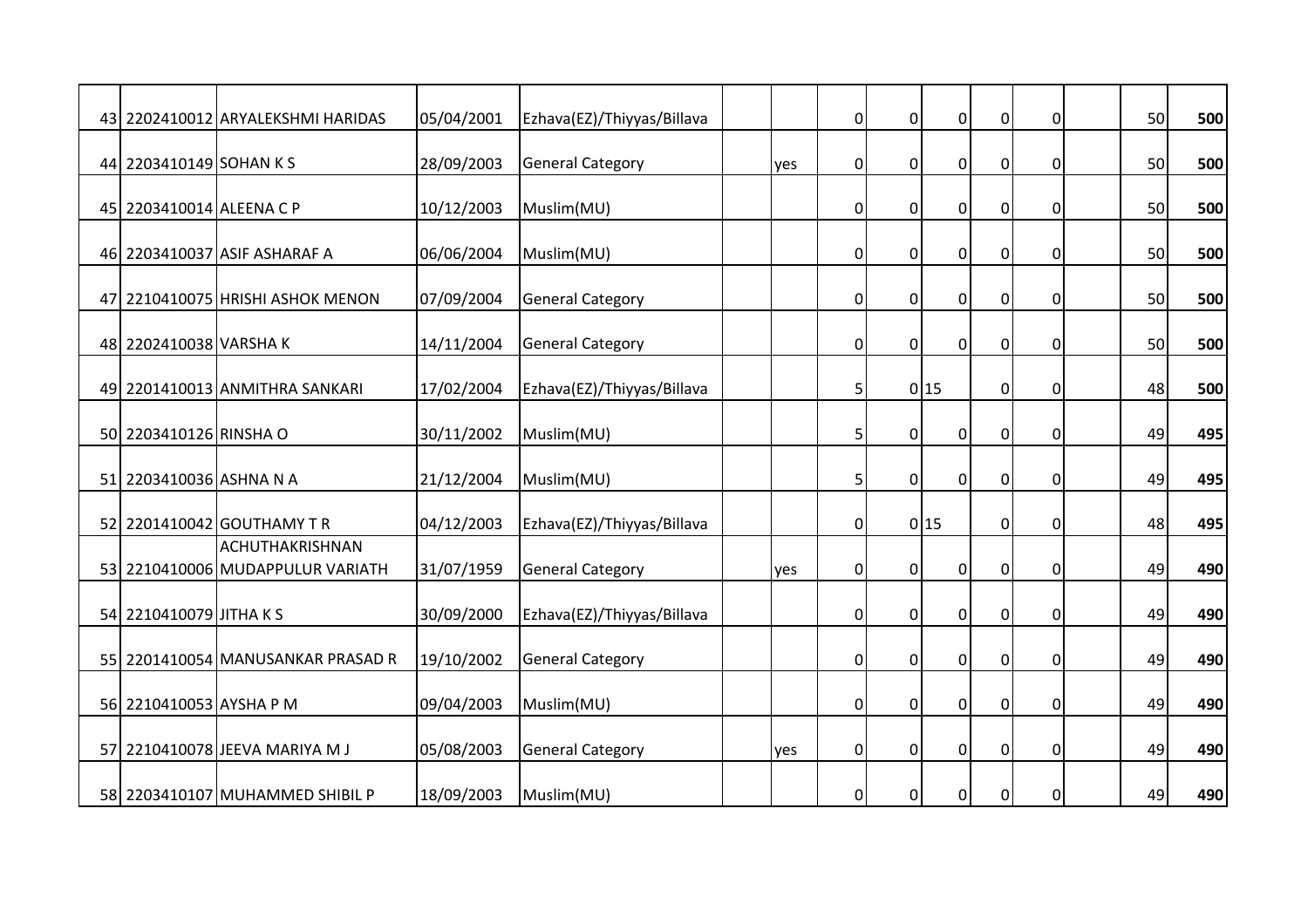|                          | 59 2202410007 ALEENA S NELSON     | 14/01/2004 | <b>General Category</b>     |     | $\overline{0}$ | $\mathbf 0$    | $\boldsymbol{0}$ | $\pmb{0}$      | 0           | 49 | 490 |
|--------------------------|-----------------------------------|------------|-----------------------------|-----|----------------|----------------|------------------|----------------|-------------|----|-----|
|                          |                                   |            |                             |     |                |                |                  |                |             |    |     |
|                          | 60 2201410011 ANAND SIVAN         | 23/04/2004 | <b>General Category</b>     |     | 0              | $\mathbf 0$    | $\overline{0}$   | $\overline{0}$ | $\mathbf 0$ | 49 | 490 |
|                          |                                   |            |                             |     |                |                |                  |                |             |    |     |
|                          | 61 2210410133 SREELAKSHMI.K       | 11/06/2004 | <b>General Category</b>     |     | 0              | $\mathbf 0$    | $\mathbf 0$      | $\pmb{0}$      | $\mathbf 0$ | 49 | 490 |
|                          | 62 2210410054 B BHUVANESWARI      | 30/06/2004 | <b>General Category</b>     |     | $\overline{0}$ | $\mathbf 0$    | $\overline{0}$   | $\mathbf 0$    | 0           | 49 | 490 |
|                          |                                   |            |                             |     |                |                |                  |                |             |    |     |
| 63 2210410019 AMJAD M A  |                                   | 09/07/2004 | Muslim(MU)                  |     | $\overline{0}$ | $\mathbf 0$    | $\mathbf 0$      | $\pmb{0}$      | $\Omega$    | 49 | 490 |
|                          | 64 2201410047 JAZEM ABUBAKER      | 31/07/2004 | Muslim(MU)                  |     | $\overline{0}$ | $\mathbf 0$    | $\overline{0}$   | $\mathbf 0$    | $\mathbf 0$ | 49 | 490 |
|                          |                                   |            |                             |     |                |                |                  |                |             |    |     |
|                          | 65 2211410007 HIBA FATHIMA        | 22/09/2004 | Muslim(MU)                  |     | 0              | $\mathbf 0$    | $\overline{0}$   | $\pmb{0}$      | 0           | 49 | 490 |
|                          |                                   |            |                             |     |                |                |                  |                |             |    |     |
| 66 2203410122 RESHMI. N  |                                   | 24/11/2004 | <b>Scheduled Castes(SC)</b> |     | $\overline{0}$ | $\mathbf 0$    | $\overline{0}$   | $\pmb{0}$      | $\mathbf 0$ | 49 | 490 |
|                          | 67 2203410017 ALEENA SADIYA E     | 04/02/2003 | Muslim(MU)                  |     | 5              | $\overline{0}$ | $\overline{0}$   | $\mathbf 0$    | $\Omega$    | 48 | 485 |
|                          |                                   |            |                             |     |                |                |                  |                |             |    |     |
|                          | 68 2203410052 FAHMATH HIBA        | 18/07/2003 | Muslim(MU)                  |     | 5              | $\mathbf 0$    | $\overline{0}$   | $\mathbf 0$    | 0           | 48 | 485 |
|                          |                                   |            |                             |     |                |                |                  |                |             |    |     |
|                          | 69 2210410070 GOURI GIREESH KUMAR | 28/08/2004 | <b>General Category</b>     | yes | 5              | $\mathbf 0$    | $\boldsymbol{0}$ | $\mathbf 0$    | $\mathbf 0$ | 48 | 485 |
| 70 2211410018 NEHA RENIL |                                   | 26/05/2003 | Ezhava(EZ)/Thiyyas/Billava  |     | $\overline{0}$ | $\overline{0}$ |                  | 0 15           | $\mathbf 0$ | 47 | 485 |
|                          | MUHAMED RIBIN SHAMIL P            |            |                             |     |                |                |                  |                |             |    |     |
| 71 2203410098 K          |                                   | 14/11/2001 | Muslim(MU)                  |     | $\overline{0}$ | $\mathbf 0$    | $\overline{0}$   | $\mathbf 0$    | $\mathbf 0$ | 48 | 480 |
|                          | <b>DHIYA SADATH</b>               |            |                             |     |                |                |                  |                |             |    |     |
|                          | 72 2210410063 MANHALAMKUZHIYIL    | 09/05/2003 | Muslim(MU)                  |     | $\overline{0}$ | $\mathbf 0$    | $\pmb{0}$        | $\overline{0}$ | $\mathbf 0$ | 48 | 480 |
|                          | 73 2201410068 NIMISHA V. SURESH   | 11/10/2003 | Ezhava(EZ)/Thiyyas/Billava  |     | 0              | $\mathbf 0$    | $\mathbf 0$      | $\pmb{0}$      | 0           | 48 | 480 |
|                          |                                   |            |                             |     |                |                |                  |                |             |    |     |
|                          | 74 2211410013 MUHAMMED DILSHAD K  | 22/12/2003 | Muslim(MU)                  |     | $\overline{0}$ | $\mathbf 0$    | $\boldsymbol{0}$ | $\pmb{0}$      | $\mathbf 0$ | 48 | 480 |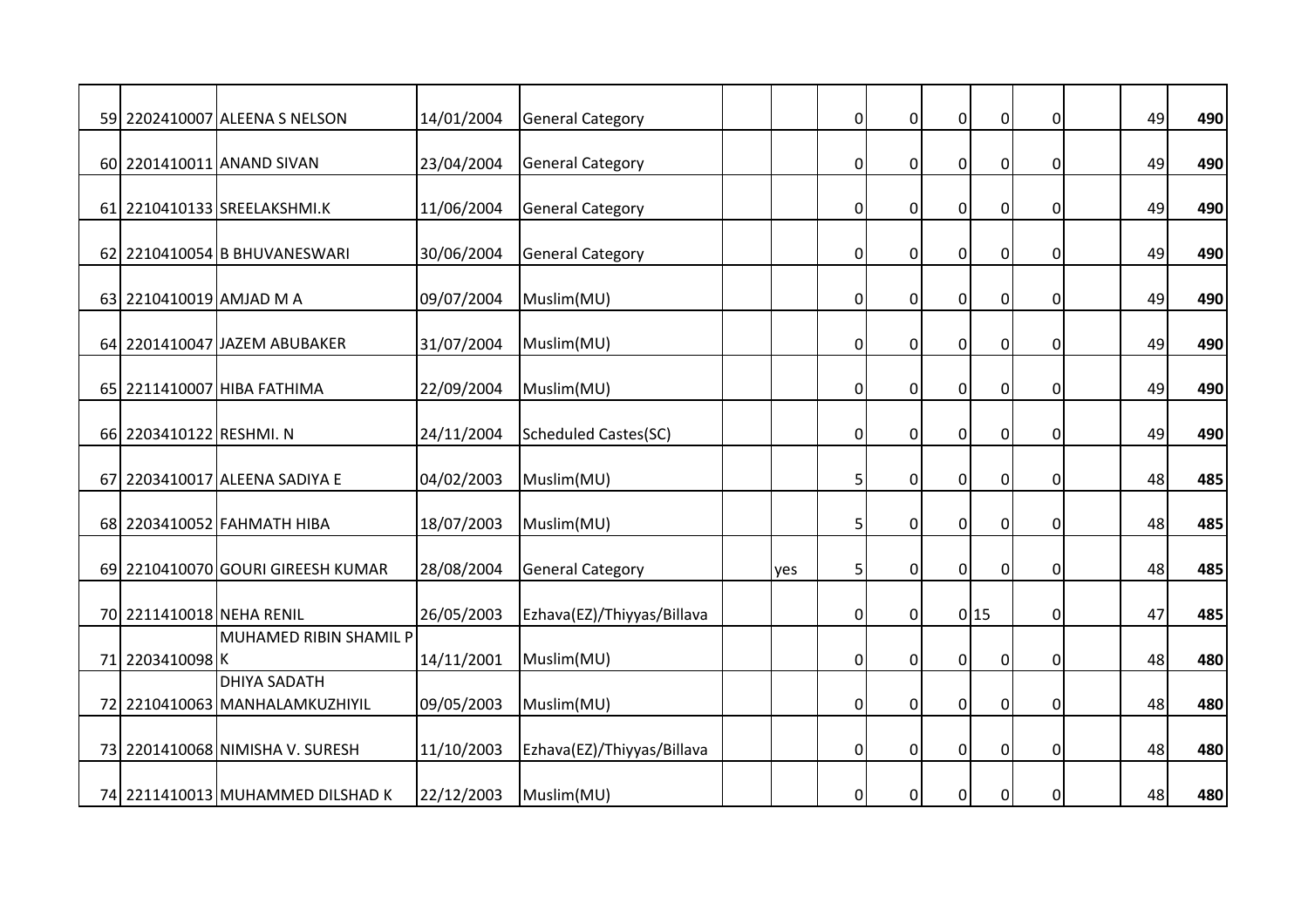|                          | 75 2210410101 NARAYANAN N. A.                         | 14/05/2004 | <b>General Category</b>    |     |     | $\overline{0}$ | $\mathbf 0$    | $\overline{0}$ | $\mathbf 0$    | $\mathbf 0$ | 48 | 480 |
|--------------------------|-------------------------------------------------------|------------|----------------------------|-----|-----|----------------|----------------|----------------|----------------|-------------|----|-----|
|                          | 76 2210410092 MEENAKSHI SANJAY                        | 01/06/2004 | <b>General Category</b>    |     | yes | $\overline{0}$ | $\mathbf 0$    | $\overline{0}$ | $\overline{0}$ | $\mathbf 0$ | 48 | 480 |
|                          |                                                       |            | Latin Catholic other than  |     |     |                |                |                |                |             |    |     |
| 77 2210410059 CYRA TOLLY |                                                       | 28/06/2004 | Anglo Indians              |     |     | 0              | $\mathbf 0$    | $\overline{0}$ | $\mathbf 0$    | 0           | 48 | 480 |
|                          | 78 2203410009 ADWAID M S                              | 10/07/2004 | <b>General Category</b>    |     | yes | $\overline{0}$ | $\mathbf 0$    | $\overline{0}$ | $\pmb{0}$      | $\mathbf 0$ | 48 | 480 |
|                          | 79 2203410044 AYSHA FIZZA P P                         | 08/05/2003 | Muslim(MU)                 |     |     | 5              | $\mathbf 0$    | $\overline{0}$ | $\pmb{0}$      | 0           | 47 | 475 |
|                          | 80 2201410040 GISA MARIAM GIGI                        | 21/04/2004 | <b>General Category</b>    |     | yes | 5              | $\overline{0}$ | $\overline{0}$ | $\overline{0}$ | $\mathbf 0$ | 47 | 475 |
|                          | 81 2211410002 ANJANA. P. S                            | 25/01/2001 | Ezhava(EZ)/Thiyyas/Billava |     |     | $\overline{0}$ | $\mathbf 0$    | $\overline{0}$ | $\overline{0}$ | 0           | 47 | 470 |
| 82 2203410022 ANISHA A K |                                                       | 10/11/2001 | Muslim(MU)                 |     |     | $\overline{0}$ | $\mathbf 0$    | $\overline{0}$ | $\mathbf 0$    | $\mathbf 0$ | 47 | 470 |
|                          | 83 2203410062 FATHIMA RINSHA M                        | 05/12/2001 | Muslim(MU)                 |     |     | 0              | $\mathbf{0}$   | $\Omega$       | $\overline{0}$ | $\Omega$    | 47 | 470 |
|                          |                                                       |            | Other Backward             |     |     |                |                |                |                |             |    |     |
| 84 2210410119 RINCY BABY |                                                       | 26/10/2002 | Christain(BX)              | yes |     | 0              | $\mathbf{0}$   | $\overline{0}$ | $\overline{0}$ | $\mathbf 0$ | 47 | 470 |
|                          | <b>FATHIMATHE SHAHANA</b><br>85 2203410065 CHORAPILAN | 06/02/2003 | Muslim(MU)                 |     |     | $\overline{0}$ | $\mathbf{0}$   | $\overline{0}$ | $\overline{0}$ | 0           | 47 | 470 |
|                          | 86 2201410051 KRISHNA K THANKACHAN                    | 07/05/2003 | Ezhava(EZ)/Thiyyas/Billava |     |     | $\overline{0}$ | $\mathbf 0$    | $\overline{0}$ | $\mathbf 0$    | $\mathbf 0$ | 47 | 470 |
| 87 2210410009 BADUSHA    | <b>AHAMMED IBRAHIM</b>                                | 25/01/2004 | Muslim(MU)                 |     |     | $\overline{0}$ | $\mathbf{0}$   | $\overline{0}$ | $\mathbf 0$    | $\Omega$    | 47 | 470 |
|                          | 88 2201410081 SREELEKSHMI KISHORE                     | 29/03/2004 | <b>General Category</b>    |     |     | $\overline{0}$ | $\overline{0}$ | $\overline{0}$ | $\pmb{0}$      | $\mathbf 0$ | 47 | 470 |
|                          | 89 2203410136 SHABEEHA JABIN                          | 09/05/2004 | Muslim(MU)                 |     |     | $\overline{0}$ | $\mathbf{0}$   | $\overline{0}$ | $\overline{0}$ | $\mathbf 0$ | 47 | 470 |
|                          | 90 2201410036 EZABELLA ANNA JOHNSON 27/07/2004        |            | <b>General Category</b>    |     |     | $\overline{0}$ | 0              | $\overline{0}$ | $\mathbf 0$    | 0           | 47 | 470 |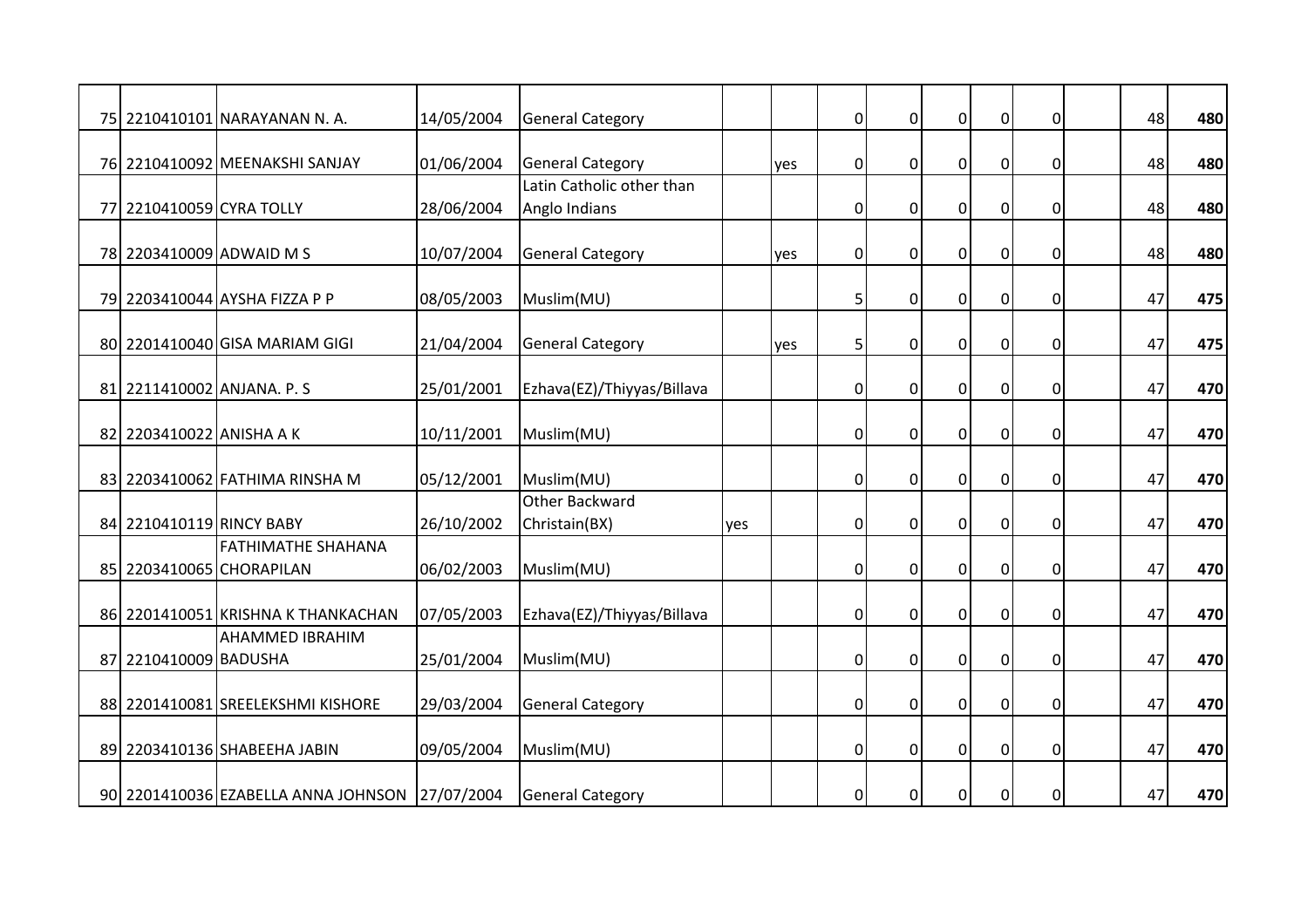|                          |                                  |            | Latin Catholic other than   |     |     |                |                  |                  |                |                  |    |     |
|--------------------------|----------------------------------|------------|-----------------------------|-----|-----|----------------|------------------|------------------|----------------|------------------|----|-----|
|                          | 91 2210410023 ANAGHA ROSE ANTONY | 30/07/2004 | Anglo Indians               |     |     | $\overline{0}$ | $\overline{0}$   | $\overline{0}$   | $\pmb{0}$      | $\mathbf 0$      | 47 | 470 |
|                          | 92 2203410049 DEVITHEERTHA P     | 03/02/2004 | Other Backward Hindu(BH)    |     |     | 5              | $\mathbf 0$      |                  | 0 15           | $\boldsymbol{0}$ | 45 | 470 |
| 93 2202410009 AMEERA S   |                                  | 16/07/2003 | Muslim(MU)                  |     |     | 5              | $\mathbf 0$      | $\boldsymbol{0}$ | $\overline{0}$ | 0                | 46 | 465 |
|                          | 94 2201410087 UTHRA S KUMAR      | 23/10/2003 | Other Backward Hindu(BH)    |     |     | 5              | $\boldsymbol{0}$ | $\mathbf 0$      | $\overline{0}$ | 0                | 46 | 465 |
| 95 2203410128 RINSHA V   |                                  | 05/11/2003 | Muslim(MU)                  |     |     | 5              | $\mathbf 0$      | $\mathbf 0$      | $\pmb{0}$      | 0                | 46 | 465 |
| 96 2210410095 KUNNIL     | <b>MOHAMMED SADAF</b>            | 03/05/2004 | Muslim(MU)                  |     |     | 5              | $\Omega$         | $\Omega$         | $\overline{0}$ | $\Omega$         | 46 | 465 |
| 97 2211410006 GOKUL K    |                                  | 17/08/2004 | Ezhava(EZ)/Thiyyas/Billava  |     |     | 5              | $\mathbf 0$      | $\overline{0}$   | $\mathbf 0$    | 0                | 46 | 465 |
|                          | 98 2201410015 ANUMOL RAJU        | 18/05/2002 | <b>General Category</b>     | yes | yes | $\overline{0}$ | $\mathbf 0$      |                  | 0 15           | 0                | 45 | 465 |
| 99 2203410073 HADIFA V K |                                  | 01/07/2003 | Muslim(MU)                  |     |     | $\overline{0}$ |                  | 0 15             | $\overline{0}$ | $\Omega$         | 45 | 465 |
|                          | 100 2203410154 SWATHY SURESH     | 24/06/2004 | <b>General Category</b>     |     |     | 0              | $\mathbf 0$      | $\overline{0}$   |                | 0 15             | 45 | 465 |
|                          | 101 2201410028 BODHI DEV PS      | 13/11/2002 | <b>Scheduled Castes(SC)</b> |     |     | $\overline{0}$ | $\mathbf 0$      | $\mathbf 0$      | $\overline{0}$ | 0                | 46 | 460 |
|                          | 102 2210410061 DEVANANDANA S     | 23/12/2003 | Other Backward Hindu(BH)    | yes |     | 0              | $\mathbf 0$      | $\mathbf 0$      | $\overline{0}$ | 0                | 46 | 460 |
|                          | 103 2203410063 FATHIMA SHAHWA B  | 05/03/2004 | Muslim(MU)                  |     |     | 0              | $\Omega$         | $\mathbf 0$      | $\overline{0}$ | $\Omega$         | 46 | 460 |
|                          | 104 2210410065 FAIHA FATHIMA M R | 09/07/2004 | Muslim(MU)                  |     |     | $\overline{0}$ | $\overline{0}$   | $\overline{0}$   | $\pmb{0}$      | $\mathbf 0$      | 46 | 460 |
|                          | 105 2210410091 MANEESHA B MANOJ  | 13/07/2004 | <b>General Category</b>     |     |     | $\overline{0}$ | $\mathbf{0}$     | $\overline{0}$   | $\mathbf 0$    | 0                | 46 | 460 |
|                          | 106 2202410001 ABHIDEV SABU      | 17/07/2004 | Other Backward Hindu(BH)    |     |     | $\overline{0}$ | 0                | $\mathbf 0$      | $\mathbf 0$    | 0                | 46 | 460 |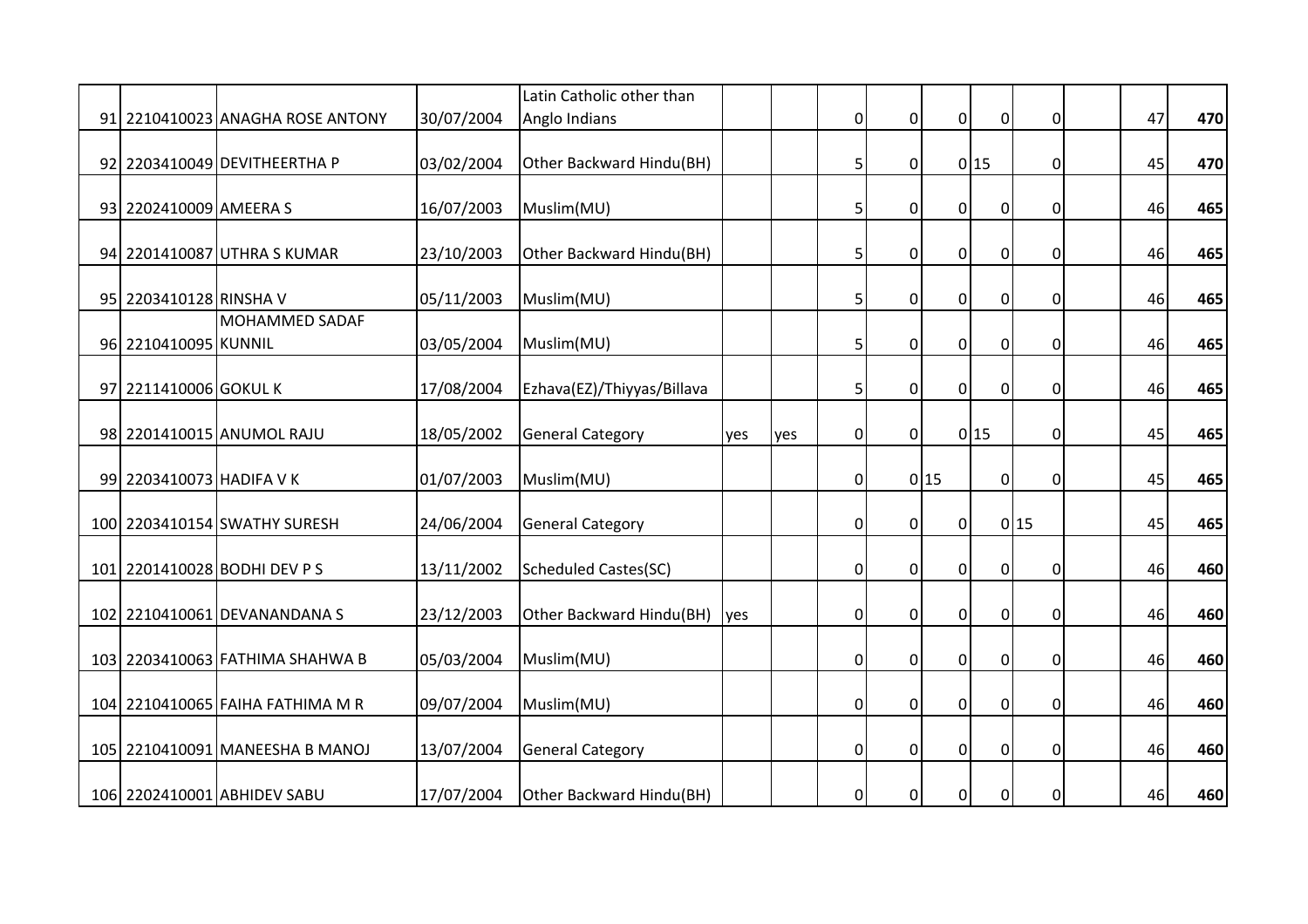|                            | 107 2210410138 THEJA KISHOR       | 27/07/2004 | Ezhava(EZ)/Thiyyas/Billava |     | $\overline{0}$ | $\overline{0}$ | $\overline{0}$   | $\pmb{0}$      | 0           | 46 | 460 |
|----------------------------|-----------------------------------|------------|----------------------------|-----|----------------|----------------|------------------|----------------|-------------|----|-----|
|                            |                                   |            |                            |     |                |                |                  |                |             |    |     |
|                            | 108 2210410022 AMRUTHA ABILASH    | 23/08/2004 | Ezhava(EZ)/Thiyyas/Billava |     | $\overline{0}$ | $\mathbf 0$    | $\overline{0}$   | $\overline{0}$ | 0           | 46 | 460 |
|                            |                                   |            |                            |     |                |                |                  |                |             |    |     |
|                            | 109 2210410003 ABHINAV KISHAN     | 02/09/2004 | Ezhava(EZ)/Thiyyas/Billava |     | $\overline{0}$ | $\mathbf 0$    | $\overline{0}$   | $\mathbf 0$    | 0           | 46 | 460 |
|                            | 110 2203410006 ACHALNATH. K       | 15/12/2003 | Ezhava(EZ)/Thiyyas/Billava |     | 5              | $\overline{0}$ |                  | 0 15           | 0           | 44 | 460 |
|                            | 111 2202410026 MEHARIN FATHIMA S  | 07/02/2004 | Muslim(MU)                 |     | 0              |                | 0 15             | $\overline{0}$ | 0           | 44 | 455 |
|                            |                                   |            |                            |     |                |                |                  |                |             |    |     |
| 112 2203410031 ARATHI M    |                                   | 21/04/2004 | <b>General Category</b>    | yes | $\overline{0}$ | $\mathbf 0$    |                  | 0 15           | $\mathbf 0$ | 44 | 455 |
|                            | 113 2201410049 JIYA CLARE JOJI    | 04/11/2004 | <b>General Category</b>    |     | $\overline{0}$ |                | 0 15             | $\pmb{0}$      | 0           | 44 | 455 |
|                            | 114 2203410095 MOHAMMED SHIBIN VT | 12/12/2002 | Muslim(MU)                 |     | 0              | $\mathbf 0$    | 0                | $\pmb{0}$      | 0           | 45 | 450 |
|                            | 115 2210410062 DEVANJANA P S      | 22/02/2003 | Ezhava(EZ)/Thiyyas/Billava |     | $\overline{0}$ | $\mathbf 0$    | $\overline{0}$   | $\overline{0}$ | $\mathbf 0$ | 45 | 450 |
|                            |                                   |            |                            |     |                |                |                  |                |             |    |     |
|                            | 116 2201410059 MEGHA SUDHEESH     | 21/08/2003 | Other Backward Hindu(BH)   |     | $\overline{0}$ | $\mathbf{0}$   | $\overline{0}$   | $\overline{0}$ | 0           | 45 | 450 |
|                            |                                   |            | Latin Catholic other than  |     |                |                |                  |                |             |    |     |
|                            | 117 2210410140 VARSHA JOSEPH      | 08/11/2003 | Anglo Indians              |     | 0              | $\mathbf 0$    | $\boldsymbol{0}$ | $\pmb{0}$      | 0           | 45 | 450 |
|                            | 118 2210410107 NEETHU SABU        | 03/04/2004 | <b>General Category</b>    |     | $\overline{0}$ | $\overline{0}$ | $\overline{0}$   | $\mathbf 0$    | 0           | 45 | 450 |
|                            | 119 2210410045 ASHNA MARY LALSON  | 29/04/2004 | <b>General Category</b>    |     | $\overline{0}$ | $\mathbf 0$    | $\overline{0}$   | $\overline{0}$ | $\mathbf 0$ | 45 | 450 |
| 120 2202410002 ADIL JABBAR |                                   | 05/05/2004 | Muslim(MU)                 |     | $\overline{0}$ | $\mathbf 0$    | $\boldsymbol{0}$ | $\overline{0}$ | $\mathbf 0$ | 45 | 450 |
|                            |                                   |            |                            |     |                |                |                  |                |             |    |     |
|                            | 121 2201410088 VAISHNAVI P V      | 15/06/2004 | Other Backward Hindu(BH)   |     | 0              | $\mathbf 0$    | $\mathbf 0$      | $\pmb{0}$      | 0           | 45 | 450 |
|                            | 122 2201410009 AMRUTHA SUNIL      | 19/10/2004 | Ezhava(EZ)/Thiyyas/Billava |     | $\overline{0}$ | $\mathbf 0$    | $\boldsymbol{0}$ | $\mathbf 0$    | $\mathbf 0$ | 45 | 450 |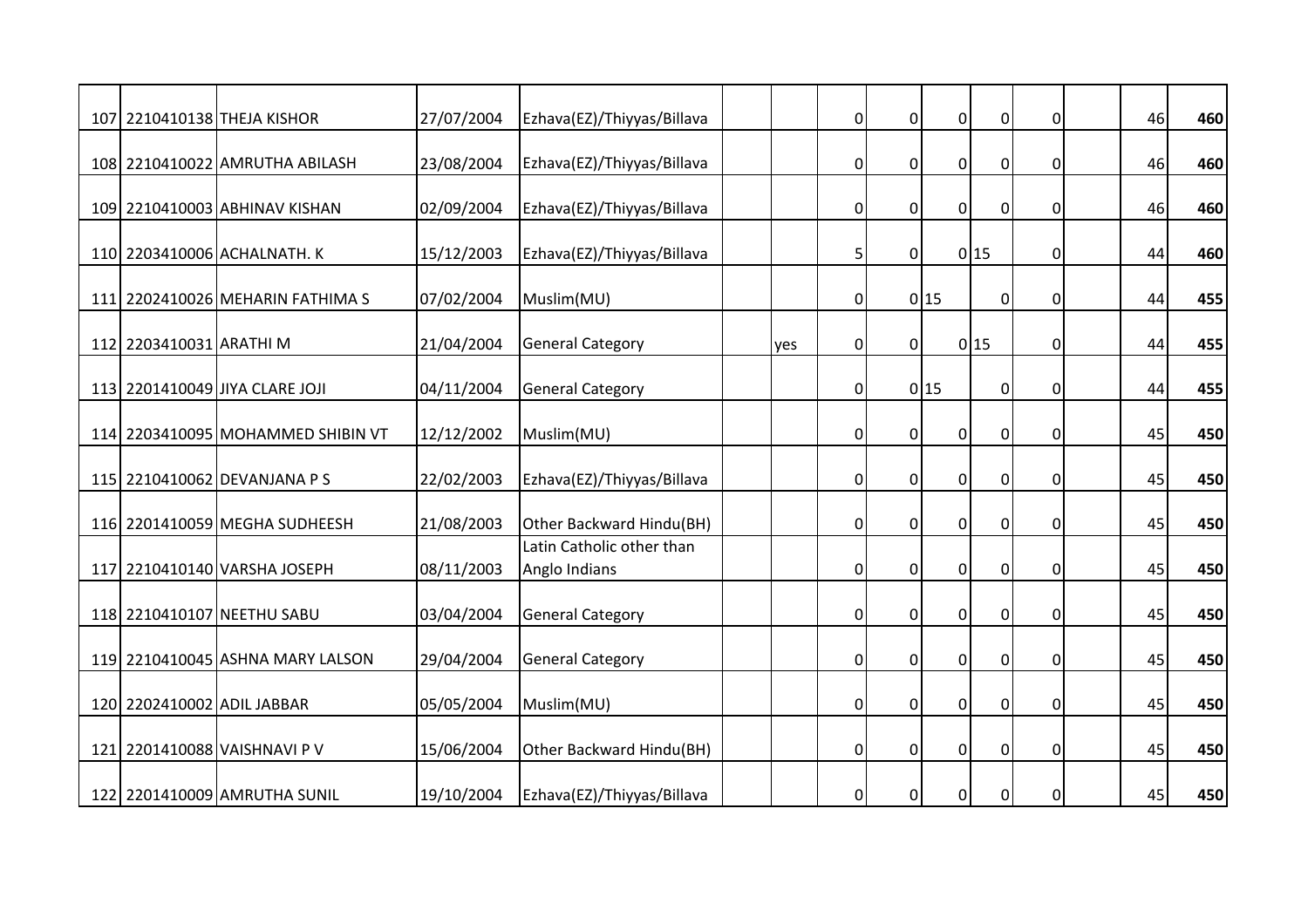|                          | 123 2210410099 NANDHANA KRISHNAN V U 25/09/2002 |            | Ezhava(EZ)/Thiyyas/Billava  |     | 5              | $\mathbf 0$    | $\overline{0}$ | $\pmb{0}$      | 0           | 44 | 445 |
|--------------------------|-------------------------------------------------|------------|-----------------------------|-----|----------------|----------------|----------------|----------------|-------------|----|-----|
|                          | 124 2202410024 MEENAKSHI MA                     | 01/01/2004 | <b>General Category</b>     |     | 5              | $\mathbf 0$    | $\overline{0}$ | $\overline{0}$ | $\mathbf 0$ | 44 | 445 |
|                          | 125 2203410069 FIDHA FATHIMA KT                 | 04/03/2004 | Muslim(MU)                  |     | 5              | $\mathbf 0$    | $\overline{0}$ | $\pmb{0}$      | 0           | 44 | 445 |
|                          | <b>APARNA</b><br>126 2203410030 MADHUSOODANAN P | 05/04/2004 | <b>General Category</b>     | ves | 5              | $\mathbf 0$    | $\overline{0}$ | $\mathbf 0$    | 0           | 44 | 445 |
| 127 2203410090 MANEESH P |                                                 | 06-09-2002 | <b>Scheduled Castes(SC)</b> |     | 0              | $\mathbf 0$    | $\mathbf 0$    | $\pmb{0}$      | $\Omega$    | 44 | 440 |
| 128 2203410087 KUNIYIL   | <b>LADHEEDA YASMIN</b>                          | 13/01/2003 | Muslim(MU)                  |     | 0              | $\mathbf 0$    | $\overline{0}$ | $\mathbf 0$    | 0           | 44 | 440 |
|                          | 129 2203410102 MUHAMMED BARDHAN E               | 30/03/2003 | Muslim(MU)                  |     | 0              | $\mathbf 0$    | $\overline{0}$ | $\mathbf 0$    | 0           | 44 | 440 |
| 130 2210410072 GREESHMA  |                                                 | 08/07/2003 | Ezhava(EZ)/Thiyyas/Billava  |     | $\overline{0}$ | $\mathbf 0$    | $\overline{0}$ | $\pmb{0}$      | $\mathbf 0$ | 44 | 440 |
|                          | 131 2201410020 ARYAN R SURESH                   | 07/02/2004 | <b>Scheduled Castes(SC)</b> |     | $\overline{0}$ | $\mathbf{0}$   | $\Omega$       | $\mathbf 0$    | $\Omega$    | 44 | 440 |
|                          | 132 2201410004 ADITHYA MURALI                   | 06/04/2004 | <b>General Category</b>     |     | $\overline{0}$ | $\mathbf 0$    | $\mathbf 0$    | $\overline{0}$ | 0           | 44 | 440 |
|                          | 133 2201410069 RAGENDU RAJESH                   | 16/10/2004 | Other Backward Hindu(BH)    |     | 0              | $\mathbf 0$    | 0              | $\pmb{0}$      | 0           | 44 | 440 |
|                          | 134 2210410127 SANJAY KRISHNA P                 | 24/01/2004 | Ezhava(EZ)/Thiyyas/Billava  |     | 5              | $\overline{0}$ | $\overline{0}$ | $\pmb{0}$      | $\mathbf 0$ | 43 | 435 |
| 135 2203410024 ANOOF K   |                                                 | 30/04/2004 | Muslim(MU)                  |     | $\overline{0}$ |                | 0 15           | $\overline{0}$ | $\mathbf 0$ | 42 | 435 |
|                          | 136 2203410077 HISHAL MOHAMMED A                | 31/07/2004 | Muslim(MU)                  |     | $\overline{0}$ |                | 0 15           | 0              | $\mathbf 0$ | 42 | 435 |
|                          | 137 2210410038 ARUNIMA ISSAC                    | 07/11/2001 | <b>General Category</b>     |     | 0              | $\mathbf 0$    | $\mathbf 0$    | $\pmb{0}$      | 0           | 43 | 430 |
|                          | 138 2203410080 JERY AHAMMED VT                  | 30/03/2002 | Muslim(MU)                  |     | 0              | $\mathbf 0$    | $\overline{0}$ | $\overline{0}$ | $\mathbf 0$ | 43 | 430 |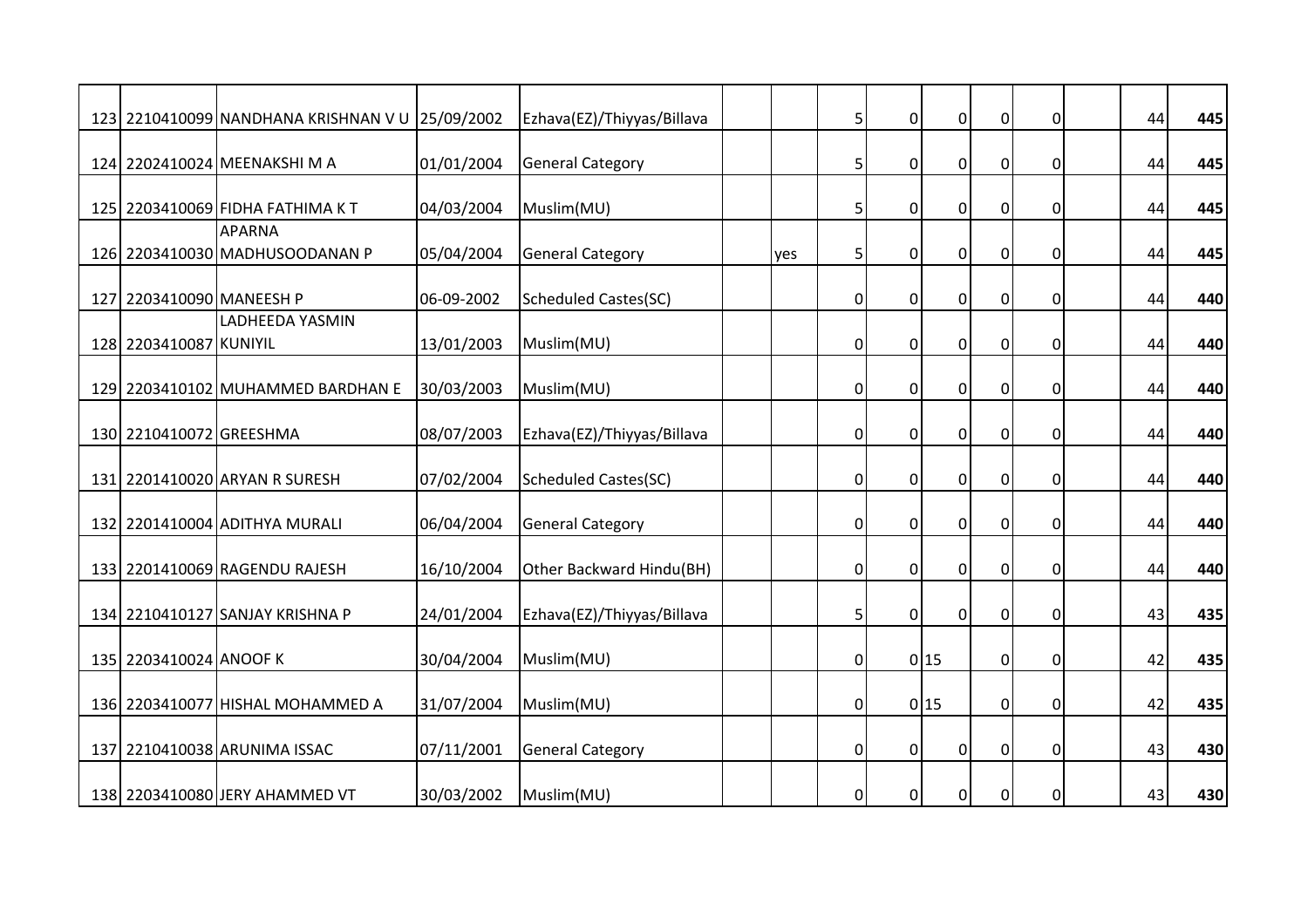|                         | 139 2210410039 ARYA SUBHASH         | 16/06/2002 | Ezhava(EZ)/Thiyyas/Billava |     | $\overline{0}$ | $\mathbf 0$    | $\overline{0}$   | $\pmb{0}$      | 0           | 43 | 430 |
|-------------------------|-------------------------------------|------------|----------------------------|-----|----------------|----------------|------------------|----------------|-------------|----|-----|
|                         | 140 2203410079 JASEEM FARHAN K      | 20/08/2002 | Muslim(MU)                 |     | 0              | $\mathbf 0$    | $\overline{0}$   | $\overline{0}$ | $\mathbf 0$ | 43 | 430 |
|                         | 141 2203410050 DIYA HAMEED C        | 30/04/2003 | Muslim(MU)                 |     | 0              | $\mathbf 0$    | $\overline{0}$   | $\pmb{0}$      | 0           | 43 | 430 |
|                         | 142 2201410073 SAFIYA AHAMMED S     | 13/09/2003 | Muslim(MU)                 |     | $\overline{0}$ | $\mathbf 0$    | $\overline{0}$   | $\mathbf 0$    | 0           | 43 | 430 |
|                         | 143 2202410014 JAYA LEKSHMI J       | 21/12/2003 | Ezhava(EZ)/Thiyyas/Billava |     | 0              | $\mathbf 0$    | $\mathbf 0$      | $\pmb{0}$      | $\Omega$    | 43 | 430 |
|                         | 144 2203410130 RUDRA GAYATHRI P     | 09/01/2004 | Ezhava(EZ)/Thiyyas/Billava |     | 0              | $\mathbf 0$    | $\overline{0}$   | $\overline{0}$ | 0           | 43 | 430 |
|                         | 145 2203410042 AVANTHIKA PRASHEED   | 03/04/2004 | <b>General Category</b>    |     | 0              | $\mathbf 0$    | $\overline{0}$   | $\overline{0}$ | 0           | 43 | 430 |
| 146 2203410145 SHINAN C |                                     | 05/06/2004 | Muslim(MU)                 |     | $\overline{0}$ | $\mathbf 0$    | $\overline{0}$   | $\pmb{0}$      | $\mathbf 0$ | 43 | 430 |
|                         | 147 2210410098 NAMITHA ANNA MARTIN  | 28/09/2004 | <b>General Category</b>    |     | $\overline{0}$ | $\overline{0}$ | $\Omega$         | $\mathbf 0$    | $\Omega$    | 43 | 430 |
|                         | 148 2201410012 ANANTH NARAYAN DEV C | 12/10/2004 | <b>General Category</b>    |     | $\overline{0}$ | $\mathbf 0$    | $\mathbf 0$      | $\overline{0}$ | 0           | 43 | 430 |
|                         | 149 2203410086 KRISHNAPRIYA K       | 04/04/2002 | Ezhava(EZ)/Thiyyas/Billava |     | 5              | $\mathbf 0$    | $\boldsymbol{0}$ | $\pmb{0}$      | 0           | 42 | 425 |
|                         | 150 2210410080 JIYA VARGHESE        | 03/03/2003 | <b>General Category</b>    |     | 5              | $\overline{0}$ | $\overline{0}$   | $\pmb{0}$      | 0           | 42 | 425 |
|                         | 151 2203410055 FATHIMA DISNA T P    | 08/04/2003 | Muslim(MU)                 |     | 5              | $\mathbf{0}$   | $\overline{0}$   | $\overline{0}$ | $\mathbf 0$ | 42 | 425 |
|                         | 152 2203410015 ALEENA ELDHO         | 22/11/2003 | <b>General Category</b>    | yes | 5              | $\mathbf 0$    | $\pmb{0}$        | $\overline{0}$ | $\mathbf 0$ | 42 | 425 |
|                         | 153 2211410011 MARIYA GEORGE        | 12/05/2004 | <b>General Category</b>    |     | 5              | $\mathbf 0$    | $\mathbf 0$      | $\pmb{0}$      | 0           | 42 | 425 |
| 154 2203410135 SEETHA K |                                     | 17/08/2004 | Other Backward Hindu(BH)   |     | 5              | $\mathbf 0$    | $\overline{0}$   | $\overline{0}$ | $\mathbf 0$ | 42 | 425 |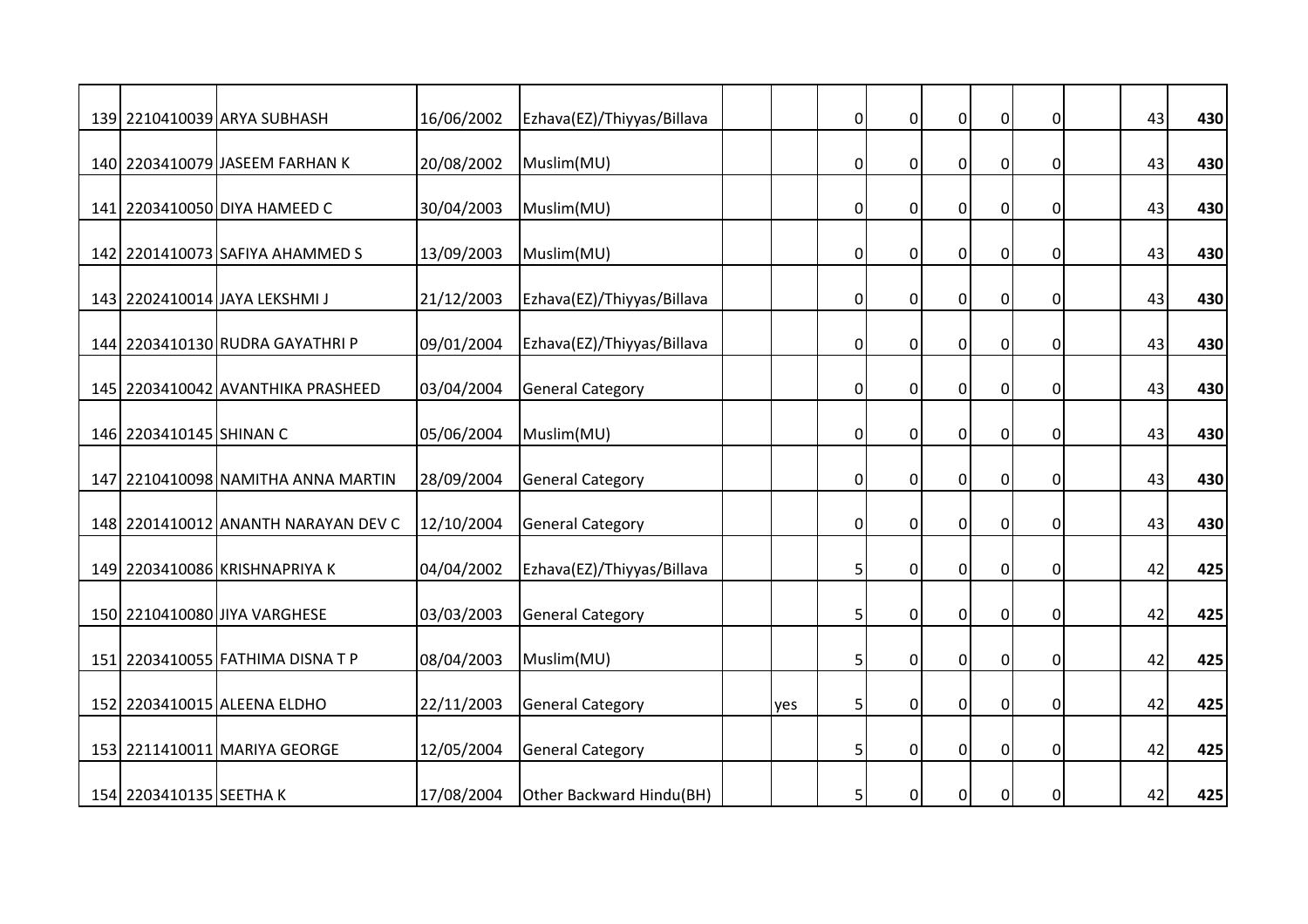|                         | 155 2203410099 MUHAMMAD JUNAID S A             | 19/09/2004 | Muslim(MU)                 |     | 5              | $\mathbf 0$    | $\overline{0}$   | $\mathbf 0$    | 0           | 42 | 425 |
|-------------------------|------------------------------------------------|------------|----------------------------|-----|----------------|----------------|------------------|----------------|-------------|----|-----|
|                         | 156 2211410023 RISHIKA THEJAL K                | 24/06/2005 | Ezhava(EZ)/Thiyyas/Billava |     | $\overline{0}$ |                | 0 15             | $\overline{0}$ | $\mathbf 0$ | 41 | 425 |
|                         | 157 2210410017 AMEERALI K A                    | 28/09/2001 | Muslim(MU)                 |     | $\overline{0}$ | $\mathbf 0$    | $\overline{0}$   | $\pmb{0}$      | 0           | 42 | 420 |
|                         | 158 2202410028 MUHAMED SUHAIL K                | 13/11/2001 | Muslim(MU)                 |     | $\overline{0}$ | $\mathbf 0$    | $\overline{0}$   | $\mathbf 0$    | 0           | 42 | 420 |
| 159 2202410032 SALMAN A |                                                | 20/03/2003 | Muslim(MU)                 |     | 0              | $\Omega$       | $\mathbf 0$      | $\pmb{0}$      | $\Omega$    | 42 | 420 |
| 160 2210410018 M        | AMEYA KRISHNA NAMBIAR                          | 07/06/2003 | <b>General Category</b>    |     | $\overline{0}$ | $\mathbf 0$    | $\overline{0}$   | $\overline{0}$ | 0           | 42 | 420 |
|                         | 161 2203410043 AYISHA JASIRA C                 | 31/08/2003 | Muslim(MU)                 |     | 0              | $\mathbf 0$    | $\overline{0}$   | $\pmb{0}$      | 0           | 42 | 420 |
|                         | 162 2210410122 SAFA FATHIMA K. A               | 24/12/2003 | Muslim(MU)                 |     | $\overline{0}$ | $\mathbf 0$    | $\overline{0}$   | $\pmb{0}$      | $\mathbf 0$ | 42 | 420 |
|                         | 163 2203410071 GOUTHAM S KRISHNA               | 21/02/2004 | <b>General Category</b>    | ves | $\overline{0}$ | $\overline{0}$ | $\overline{0}$   | $\mathbf 0$    | $\Omega$    | 42 | 420 |
|                         | 164 2210410001 AAFREEN MOHAMMED ALI 24/04/2004 |            | Muslim(MU)                 |     | $\overline{0}$ | $\mathbf 0$    | $\overline{0}$   | $\overline{0}$ | 0           | 42 | 420 |
| 165 2210410027 ANANYA A |                                                | 19/05/2004 | <b>General Category</b>    |     | 0              | $\mathbf 0$    | $\boldsymbol{0}$ | $\pmb{0}$      | 0           | 42 | 420 |
|                         | 166 2201410057 MEENAKSHI SREERAJ               | 01/06/2004 | <b>General Category</b>    |     | $\overline{0}$ | $\overline{0}$ | $\overline{0}$   | $\mathbf 0$    | $\mathbf 0$ | 42 | 420 |
| 167 2203410072 GOVIND V |                                                | 21/08/2004 | Other Backward Hindu(BH)   |     | $\overline{0}$ | $\mathbf{0}$   | $\overline{0}$   | $\overline{0}$ | $\mathbf 0$ | 42 | 420 |
|                         | 168 2210410084 KEERTHANA S                     | 31/03/2005 | <b>General Category</b>    |     | $\overline{0}$ | $\mathbf 0$    | $\pmb{0}$        | $\overline{0}$ | $\mathbf 0$ | 42 | 420 |
|                         | 169 2211410019 NIRANJANA J S                   | 05/06/2005 | Ezhava(EZ)/Thiyyas/Billava |     | 5              | $\mathbf 0$    | $\mathbf 0$      | $\overline{0}$ | 0           | 41 | 415 |
|                         | 170 2211410008 JAZEEL MUHAMMED KK              | 15/03/2003 | Muslim(MU)                 |     | $\overline{0}$ | $\mathbf 0$    | $\overline{0}$   | $\overline{0}$ | $\mathbf 0$ | 41 | 410 |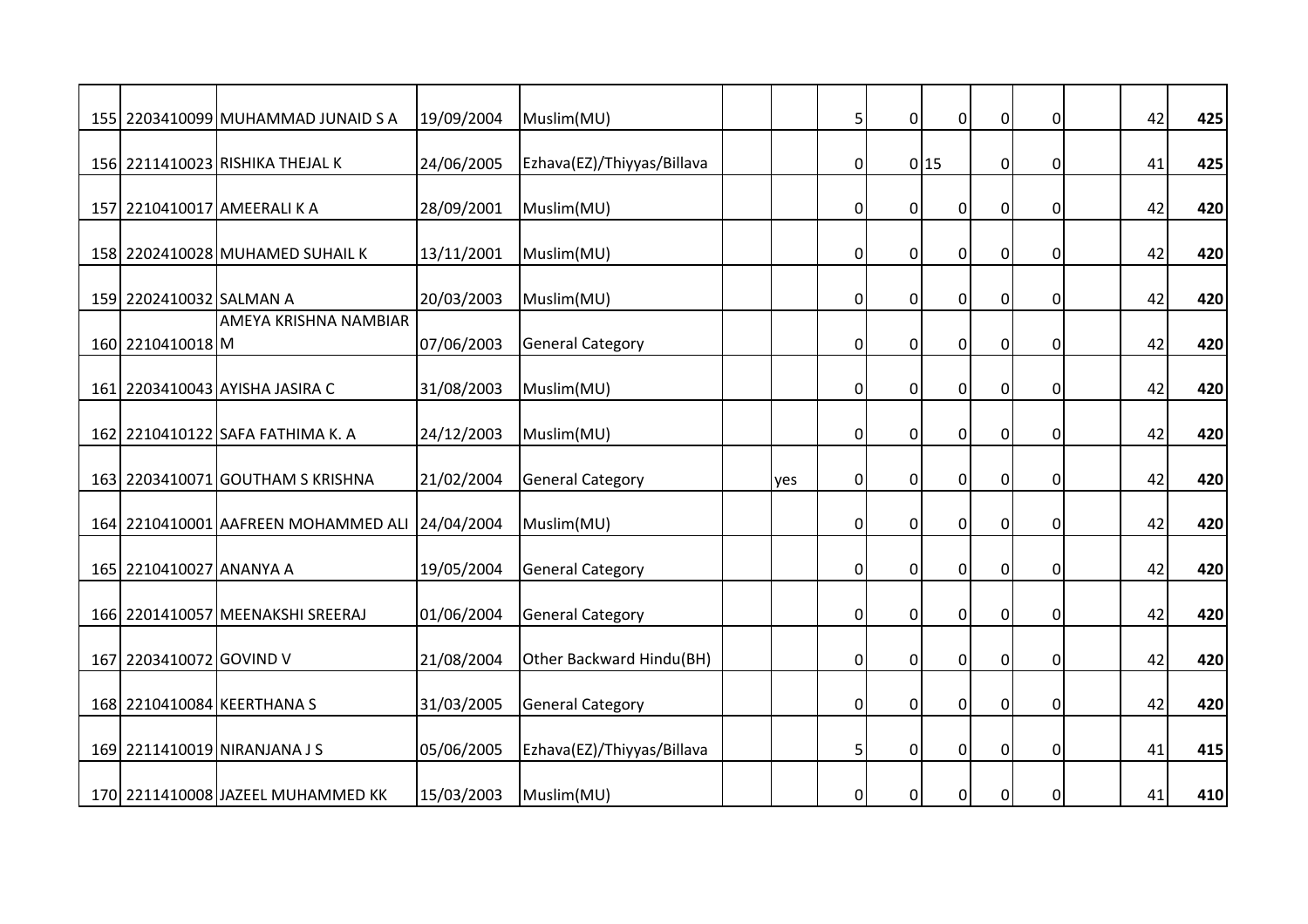| 171 2203410112 NAHLA PK    |                                   | 21/03/2003 | Muslim(MU)                  |     | $\overline{0}$ | $\mathbf 0$      | $\overline{0}$ | $\pmb{0}$        | 0           | 41 | 410 |
|----------------------------|-----------------------------------|------------|-----------------------------|-----|----------------|------------------|----------------|------------------|-------------|----|-----|
|                            |                                   |            |                             |     |                |                  |                |                  |             |    |     |
|                            | 172 2203410094 MOHAMMED SHABEEB C | 16/05/2003 | Muslim(MU)                  |     | $\overline{0}$ | $\mathbf 0$      | $\overline{0}$ | $\overline{0}$   | $\mathbf 0$ | 41 | 410 |
|                            |                                   |            |                             |     |                |                  |                |                  |             |    |     |
| 173 2201410056 MARIYA SAJI |                                   | 10/08/2003 | <b>General Category</b>     |     | $\overline{0}$ | $\mathbf 0$      | $\overline{0}$ | $\pmb{0}$        | 0           | 41 | 410 |
|                            |                                   |            |                             |     |                |                  |                |                  |             |    |     |
|                            | 174 2210410103 NASSIA THACHI      | 10/08/2003 | Muslim(MU)                  |     | $\mathbf 0$    | $\mathbf 0$      | $\mathbf 0$    | $\mathbf 0$      | 0           | 41 | 410 |
| 175 2203410005 ABHIRAMI T  |                                   | 12/05/2004 | <b>Scheduled Castes(SC)</b> |     | $\mathbf 0$    | $\mathbf 0$      | $\mathbf 0$    | $\pmb{0}$        | 0           | 41 | 410 |
|                            |                                   |            |                             |     |                |                  |                |                  |             |    |     |
| 176 2201410064 NANDANA S   |                                   | 15/05/2004 | <b>General Category</b>     | yes | $\overline{0}$ | $\mathbf 0$      | $\overline{0}$ | $\overline{0}$   | 0           | 41 | 410 |
|                            |                                   |            |                             |     |                |                  |                |                  |             |    |     |
| 177 2203410032 ARDRA H     |                                   | 20/05/2004 | <b>General Category</b>     |     | $\overline{0}$ | $\mathbf 0$      | $\mathbf 0$    | $\overline{0}$   | 0           | 41 | 410 |
|                            |                                   |            |                             |     |                |                  |                |                  |             |    |     |
|                            | 178 2211410027 SREERAG ASHOKAN    | 29/08/2002 | Ezhava(EZ)/Thiyyas/Billava  |     | 5              |                  | 0 15           | $\overline{0}$   | 0           | 39 | 410 |
|                            |                                   |            |                             |     |                |                  |                |                  |             |    |     |
| 179 2203410153 SRUTHI A    |                                   | 24/12/2002 | <b>Scheduled Castes(SC)</b> |     | 5 <sup>1</sup> |                  | 0 15           | $\overline{0}$   | 0           | 39 | 410 |
|                            |                                   |            |                             |     |                |                  |                |                  |             |    |     |
|                            | 180 2203410139 SHAHANA BEEGUM P K | 08/05/2003 | Muslim(MU)                  |     | 5              | $\mathbf 0$      |                | 0 15             | 0           | 39 | 410 |
|                            |                                   |            |                             |     |                |                  |                |                  |             |    |     |
|                            | 181 2203410101 MUHAMMED ANSHAD KK | 23/07/2001 | Muslim(MU)                  |     | 5              | $\boldsymbol{0}$ | $\overline{0}$ | $\pmb{0}$        | 0           | 40 | 405 |
|                            | 182 2203410137 SHABNAM SALEEM     | 20/09/2003 | Muslim(MU)                  |     | 5              | $\mathbf 0$      | $\overline{0}$ | $\mathbf 0$      | 0           | 40 | 405 |
|                            |                                   |            |                             |     |                |                  |                |                  |             |    |     |
|                            | 183 2210410093 MEENAKSHI VJ       | 21/07/2005 | Ezhava(EZ)/Thiyyas/Billava  |     | 5              | $\overline{0}$   | $\overline{0}$ | $\mathbf 0$      | 0           | 40 | 405 |
|                            |                                   |            |                             |     |                |                  |                |                  |             |    |     |
| 184 2201410046 HUMNA.K     |                                   | 27/07/2003 | Muslim(MU)                  |     | $\overline{0}$ | $\mathbf 0$      |                | 0 15             | $\mathbf 0$ | 39 | 405 |
|                            |                                   |            |                             |     |                |                  |                |                  |             |    |     |
| 185 2203410035 ASHIQ A     |                                   | 19/04/2000 | Muslim(MU)                  |     | $\mathbf 0$    | $\mathbf 0$      | $\mathbf 0$    | $\boldsymbol{0}$ | 0           | 40 | 400 |
|                            | MP FATHIMA MUZAINA                |            |                             |     |                |                  |                |                  |             |    |     |
| 186 2203410096 KURIKKAL    |                                   | 02/04/2001 | Muslim(MU)                  |     | $\overline{0}$ | $\mathbf 0$      | $\overline{0}$ | $\overline{0}$   | $\mathbf 0$ | 40 | 400 |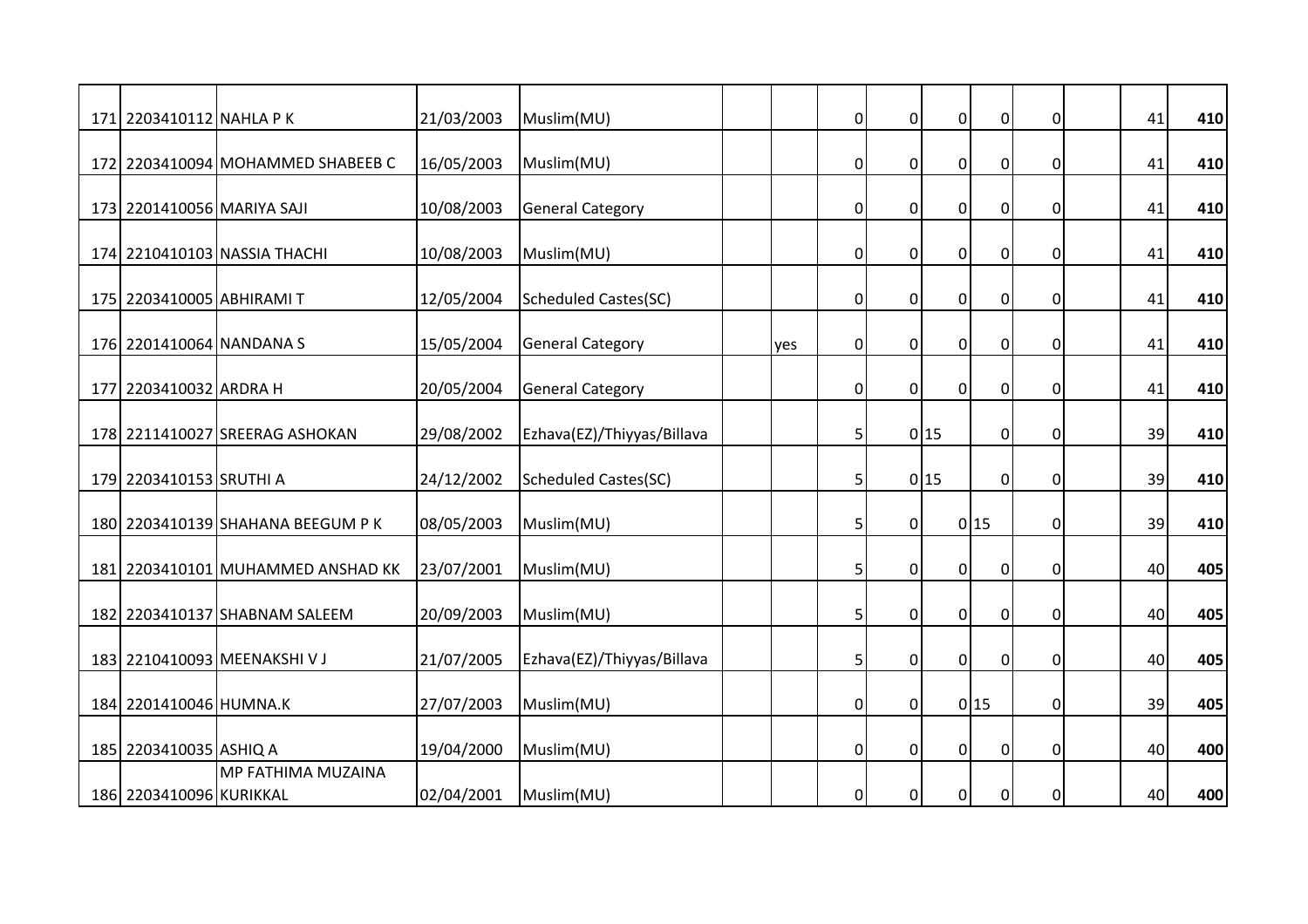| 187 2202410033 SALMAN B.H |                                    | 27/01/2002 | <b>General Category</b>    |      | $\overline{0}$ | $\mathbf 0$    | $\overline{0}$ | $\mathbf 0$    | 0           | 40 | 400 |
|---------------------------|------------------------------------|------------|----------------------------|------|----------------|----------------|----------------|----------------|-------------|----|-----|
| 188 2210410100 NANMA AJO  |                                    | 01/06/2003 | <b>General Category</b>    |      | 0              | $\mathbf 0$    | $\overline{0}$ | $\overline{0}$ | $\mathbf 0$ | 40 | 400 |
|                           | 189 2203410088 LAZIN AZEEZ P P     | 28/10/2003 | Muslim(MU)                 |      | $\overline{0}$ | $\mathbf 0$    | $\overline{0}$ | $\overline{0}$ | 0           | 40 | 400 |
|                           | 190 2203410105 MUHAMMED NISHAM C V | 05/11/2003 | Muslim(MU)                 |      | 0              | $\mathbf 0$    | $\mathbf 0$    | $\overline{0}$ | 0           | 40 | 400 |
| 191 2202410021 M PREJITH  |                                    | 21/03/2004 | <b>General Category</b>    |      | $\overline{0}$ | $\mathbf 0$    | $\overline{0}$ | $\mathbf 0$    | 0           | 40 | 400 |
|                           | 192 2201410031 DEVADATH.C.NAIR     | 03/05/2004 | <b>General Category</b>    |      | 0              | $\overline{0}$ | $\mathbf 0$    | $\pmb{0}$      | 0           | 40 | 400 |
|                           | 193 2211410022 RASHA PUZHAKKAL     | 24/05/2004 | Muslim(MU)                 |      | 5              | $\mathbf 0$    |                | 0 15           | $\mathbf 0$ | 38 | 400 |
| 194 2202410013 DEVIKA J   |                                    | 07/10/2004 | <b>General Category</b>    |      | 5              | $\Omega$       |                | 0 15           | 0           | 38 | 400 |
|                           | 195 2203410110 MUSRIFA JAHAN N M   | 17/01/2003 | Muslim(MU)                 |      | 5              | $\mathbf 0$    | $\mathbf 0$    | $\mathbf 0$    | 0           | 39 | 395 |
|                           | 196 2202410004 AISWARYA R S        | 11/06/2003 | Ezhava(EZ)/Thiyyas/Billava |      | 5              | $\mathbf 0$    | $\overline{0}$ | $\mathbf 0$    | 0           | 39 | 395 |
|                           | 197 2203410007 ADHIL K KAMAL       | 01/11/2003 | Muslim(MU)                 |      | 5              | $\overline{0}$ | $\overline{0}$ | $\overline{0}$ | 0           | 39 | 395 |
|                           | 198 2210410041 AS SOUPARNIKA       | 20/03/2004 | Ezhava(EZ)/Thiyyas/Billava |      | 5              | $\mathbf{0}$   | $\overline{0}$ | $\mathbf 0$    | $\mathbf 0$ | 39 | 395 |
|                           | 199 2201410055 MARIA MATHEW        | 21/06/2004 | <b>General Category</b>    |      | 5              | 0              | $\mathbf 0$    | $\pmb{0}$      | 0           | 39 | 395 |
| 200 2210410036 ARCHANA K  |                                    | 12/12/2004 | Other Backward Hindu(BH)   | lyes | 5              | $\overline{0}$ | $\overline{0}$ | $\pmb{0}$      | $\mathbf 0$ | 39 | 395 |
|                           | 201 2203410104 MUHAMMED MUNEES K   | 09/11/2002 | Muslim(MU)                 |      | $\overline{0}$ | $\mathbf{0}$   | $\overline{0}$ | $\mathbf 0$    | 0           | 39 | 390 |
|                           | 202 2210410139 UNNIMAYA RAJAN      | 20/03/2003 | Ezhava(EZ)/Thiyyas/Billava |      | $\overline{0}$ | $\Omega$       | $\mathbf 0$    | $\mathbf 0$    | 0           | 39 | 390 |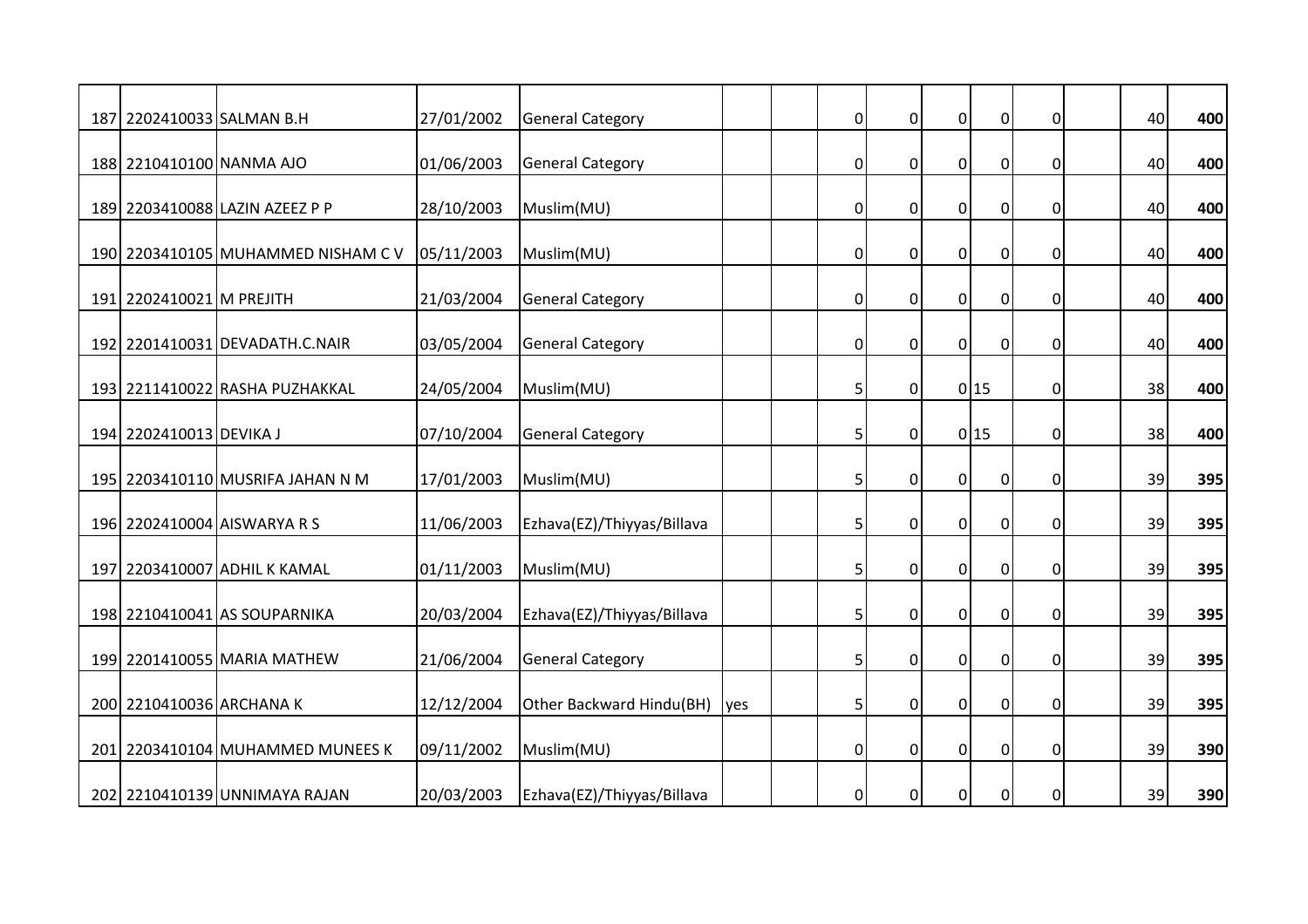|                          |                                      |            | Latin Catholic other than  |     |                |                  |                |                |             |    |     |
|--------------------------|--------------------------------------|------------|----------------------------|-----|----------------|------------------|----------------|----------------|-------------|----|-----|
|                          | 203 2210410031 ANN SERA VICTORIA P A | 23/08/2003 | Anglo Indians              |     | $\overline{0}$ | $\mathbf 0$      | $\overline{0}$ | $\pmb{0}$      | 0           | 39 | 390 |
| 204 2202410005 AKHILA R  |                                      | 06/01/2004 | <b>General Category</b>    |     | $\overline{0}$ | $\mathbf 0$      | $\mathbf 0$    | $\overline{0}$ | $\mathbf 0$ | 39 | 390 |
|                          | 205   2211410004   ASHWIN KRISHNAN   | 17/05/2004 | <b>General Category</b>    | yes | $\overline{0}$ | $\mathbf 0$      | $\mathbf 0$    | $\pmb{0}$      | 0           | 39 | 390 |
| 206 2201410026 AZAD M K  |                                      | 15/07/2004 | Ezhava(EZ)/Thiyyas/Billava |     | $\mathbf 0$    | $\mathbf 0$      | $\mathbf 0$    | $\pmb{0}$      | 0           | 39 | 390 |
|                          | 207 2203410117 NIHALA SHERIN A P     | 08/01/2004 | Muslim(MU)                 |     | 5              | $\mathbf 0$      | $\mathbf 0$    | $\mathbf 0$    | $\mathbf 0$ | 38 | 385 |
|                          | 208 2202410036 THASLEEMA S           | 27/02/2004 | Muslim(MU)                 |     | 5              | $\mathbf 0$      | $\overline{0}$ | $\overline{0}$ | $\mathbf 0$ | 38 | 385 |
| 209 2211410021 RAHINA P  |                                      | 08/03/2004 | Ezhava(EZ)/Thiyyas/Billava |     | 5              | 0                | $\mathbf 0$    | $\mathbf 0$    | 0           | 38 | 385 |
|                          | 210 2201410016 ANZIL NOUSHAD         | 18/04/2004 | Muslim(MU)                 |     | 5              | $\boldsymbol{0}$ | $\mathbf 0$    | $\pmb{0}$      | 0           | 38 | 385 |
|                          | 211 2210410116 RESHWATHY R           | 07/10/2004 | Ezhava(EZ)/Thiyyas/Billava |     | 5              | $\mathbf 0$      | $\overline{0}$ | $\overline{0}$ | $\mathbf 0$ | 38 | 385 |
|                          | 212 2202410010 ANANTHAKRISHNAN M     | 09/10/2004 | <b>General Category</b>    |     | $\overline{0}$ |                  | 0 15           | $\overline{0}$ | 0           | 37 | 385 |
|                          | 213 2211410015 MUHAMMED MINHAJ V     | 17/07/2002 | Muslim(MU)                 |     | $\mathbf 0$    | $\boldsymbol{0}$ | $\mathbf 0$    | $\pmb{0}$      | 0           | 38 | 380 |
| 214 2203410092 MEENAKSHI |                                      | 09/05/2003 | Ezhava(EZ)/Thiyyas/Billava |     | $\overline{0}$ | $\mathbf 0$      | $\overline{0}$ | $\mathbf 0$    | 0           | 38 | 380 |
|                          | 215 2201410005 AFREENASALAM          | 15/10/2003 | Muslim(MU)                 |     | $\overline{0}$ | $\mathbf{0}$     | $\overline{0}$ | $\overline{0}$ | $\mathbf 0$ | 38 | 380 |
| 216 2210410106 NEERAJA   |                                      | 15/10/2003 | Ezhava(EZ)/Thiyyas/Billava |     | $\overline{0}$ | $\mathbf 0$      | $\mathbf 0$    | $\overline{0}$ | $\mathbf 0$ | 38 | 380 |
|                          | 217 2203410045 CHYTHRA K M           | 20/02/2004 | Ezhava(EZ)/Thiyyas/Billava |     | $\mathbf 0$    | $\mathbf 0$      | $\mathbf 0$    | $\mathbf 0$    | 0           | 38 | 380 |
|                          | 218 2203410074 HASEENA T C           | 14/09/2004 | Muslim(MU)                 |     | $\overline{0}$ | $\mathbf 0$      | $\mathbf 0$    | $\mathbf 0$    | $\mathbf 0$ | 38 | 380 |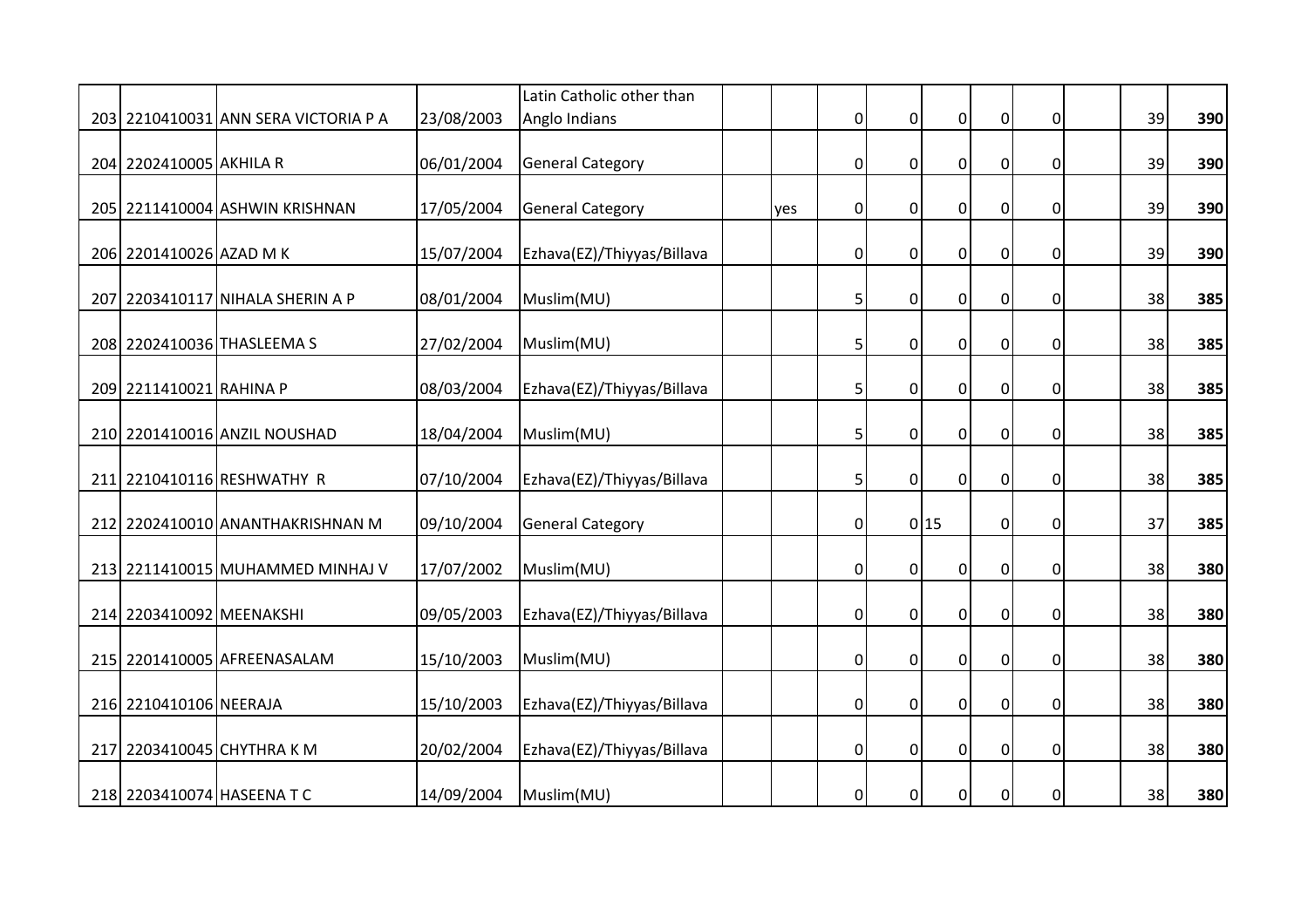|                           | 219 2201410079 SNEHA ELIZABETH THOMAS 15/09/2004 |            | <b>General Category</b>     |            | $\overline{0}$ | $\mathbf 0$    | $\overline{0}$   | $\mathbf 0$    | 0           | 38 | 380 |
|---------------------------|--------------------------------------------------|------------|-----------------------------|------------|----------------|----------------|------------------|----------------|-------------|----|-----|
|                           | <b>VARUN ANTONY</b>                              |            | Latin Catholic other than   |            |                |                |                  |                |             |    |     |
| 220 2210410141 RODRIGUES  |                                                  | 22/10/2004 | Anglo Indians               |            | $\overline{0}$ | $\overline{0}$ | $\overline{0}$   | $\overline{0}$ | $\mathbf 0$ | 38 | 380 |
|                           |                                                  |            |                             |            |                |                |                  |                |             |    |     |
| 221 2201410033 DEVIKA L   |                                                  | 10/05/2004 | <b>General Category</b>     |            | 5              | $\mathbf 0$    |                  | 0 15           | $\mathbf 0$ | 36 | 380 |
|                           | 222 2203410070 GAUTHAM KRISHNA G                 | 11/06/2003 | <b>General Category</b>     |            | $\overline{0}$ |                | 0 15             | $\pmb{0}$      | $\mathbf 0$ | 36 | 375 |
|                           |                                                  |            |                             |            |                |                |                  |                |             |    |     |
|                           | 223 2203410127 RINSHA PARWIN                     | 06/07/2002 | Muslim(MU)                  |            | $\overline{0}$ | $\mathbf 0$    | $\mathbf 0$      | $\pmb{0}$      | $\Omega$    | 37 | 370 |
|                           |                                                  |            |                             |            |                |                |                  |                |             |    |     |
| 224 2203410144 SHIFNA     |                                                  | 24/07/2002 | Muslim(MU)                  |            | $\overline{0}$ | $\mathbf 0$    | $\overline{0}$   | $\overline{0}$ | $\mathbf 0$ | 37 | 370 |
|                           |                                                  |            |                             |            |                |                |                  |                |             |    |     |
| 225 2203410018 AMBILI P   |                                                  | 05/07/2003 | Ezhava(EZ)/Thiyyas/Billava  |            | $\overline{0}$ | $\mathbf 0$    | $\overline{0}$   | $\mathbf 0$    | 0           | 37 | 370 |
| 226 2202410020 LAYA. M    |                                                  | 29/07/2003 | <b>Scheduled Castes(SC)</b> |            | $\overline{0}$ | $\mathbf 0$    | $\overline{0}$   | $\pmb{0}$      | $\mathbf 0$ | 37 | 370 |
|                           |                                                  |            |                             |            |                |                |                  |                |             |    |     |
| 227 2201410001 ABHIJEET S |                                                  | 29/11/2003 | <b>General Category</b>     |            | $\overline{0}$ | $\overline{0}$ | $\overline{0}$   | $\overline{0}$ | $\Omega$    | 37 | 370 |
|                           |                                                  |            |                             |            |                |                |                  |                |             |    |     |
|                           | 228 2210410056 BENNA NAJEEB                      | 29/11/2003 | Muslim(MU)                  |            | $\overline{0}$ | $\mathbf 0$    | $\overline{0}$   | $\overline{0}$ | 0           | 37 | 370 |
|                           |                                                  |            |                             |            |                |                |                  |                |             |    |     |
|                           | 229 2210410104 NAZRIN SALIM                      | 25/02/2004 | Muslim(MU)                  |            | 0              | $\mathbf 0$    | $\overline{0}$   | $\pmb{0}$      | $\mathbf 0$ | 37 | 370 |
|                           |                                                  |            |                             |            |                |                |                  |                |             |    |     |
|                           | 230 2201410052 LAKSHMI BIJU                      | 07/03/2004 | Other Backward Hindu(BH)    | <b>yes</b> | $\overline{0}$ | $\overline{0}$ | $\overline{0}$   | $\mathbf 0$    | $\mathbf 0$ | 37 | 370 |
|                           |                                                  |            |                             |            |                |                |                  |                |             | 37 |     |
|                           | 231 2201410019 ARDRA BENCHI                      | 19/08/2004 | <b>General Category</b>     |            | $\overline{0}$ | $\mathbf{0}$   | $\overline{0}$   | $\overline{0}$ | $\mathbf 0$ |    | 370 |
| 232 2201410030 DAYA A S   |                                                  | 20/10/2004 | Ezhava(EZ)/Thiyyas/Billava  |            | $\overline{0}$ | $\overline{0}$ | $\overline{0}$   | $\overline{0}$ | $\mathbf 0$ | 37 | 370 |
|                           |                                                  |            |                             |            |                |                |                  |                |             |    |     |
| 233 2211410029 SWATHI T   |                                                  | 15/01/2003 | <b>General Category</b>     |            | 5              |                | 0 15             | $\overline{0}$ | 0           | 35 | 370 |
|                           |                                                  |            |                             |            |                |                |                  |                |             |    |     |
|                           | 234 2203410003 ABDUL KHALEEL E P                 | 13/02/2003 | Muslim(MU)                  |            | 5              | $\overline{0}$ | $\boldsymbol{0}$ | $\pmb{0}$      | $\mathbf 0$ | 36 | 365 |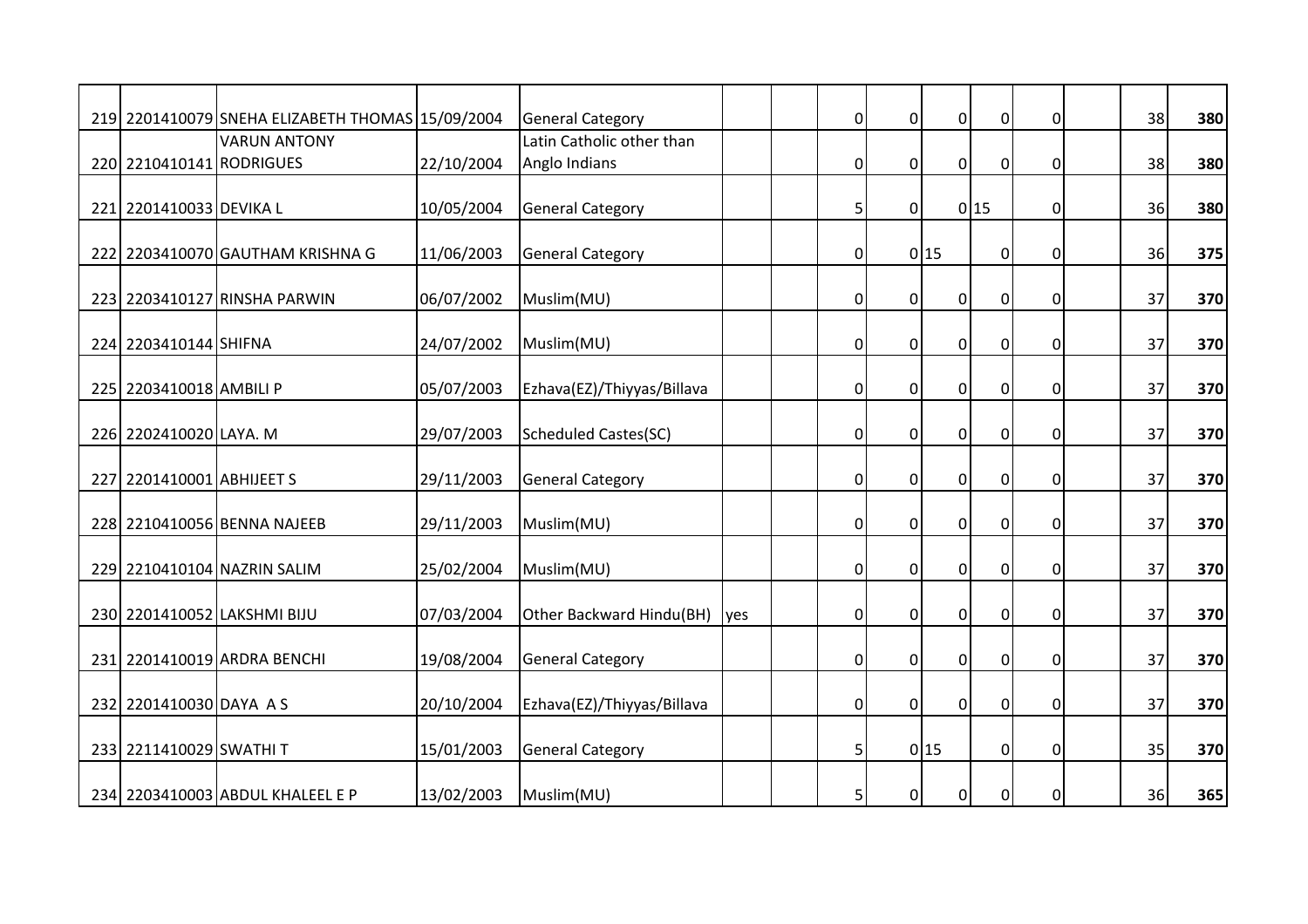|                           | 235 2203410064 FATHIMATH SUHARA A  | 09/08/2003 | Muslim(MU)                                 | 5              | $\mathbf 0$    | $\overline{0}$   | $\pmb{0}$      | $\Omega$    | 36 | 365 |
|---------------------------|------------------------------------|------------|--------------------------------------------|----------------|----------------|------------------|----------------|-------------|----|-----|
|                           | 236 2203410059 FATHIMA JISNA PP    | 08/04/2004 | Muslim(MU)                                 | 5              | $\mathbf 0$    | $\overline{0}$   | $\overline{0}$ | $\mathbf 0$ | 36 | 365 |
|                           |                                    |            | Latin Catholic other than                  |                |                |                  |                |             |    |     |
| 237 2202410011 ANN JACOB  |                                    | 14/11/2002 | Anglo Indians                              | $\overline{0}$ | $\mathbf 0$    | $\overline{0}$   | $\pmb{0}$      | 0           | 36 | 360 |
|                           | 238 2203410016 ALEENA POLY         | 22/04/2003 | <b>General Category</b>                    | $\overline{0}$ | $\mathbf 0$    | $\overline{0}$   | $\mathbf 0$    | 0           | 36 | 360 |
|                           | 239 2203410138 SHADIYA JASMIN P K  | 29/05/2003 | Muslim(MU)                                 | 0              | $\Omega$       | $\mathbf 0$      | $\pmb{0}$      | $\Omega$    | 36 | 360 |
| 240 2201410038 FATHIMA S  |                                    | 14/11/2003 | Muslim(MU)                                 | $\overline{0}$ | $\mathbf 0$    | $\overline{0}$   | $\overline{0}$ | $\mathbf 0$ | 36 | 360 |
| 241 2203410148 SNEHASRI   |                                    | 19/04/2004 | Ezhava(EZ)/Thiyyas/Billava                 | 0              | $\mathbf 0$    | $\overline{0}$   | $\pmb{0}$      | 0           | 36 | 360 |
|                           | 242 2202410019 KRISHNA PRAKASH     | 31/10/2004 | <b>General Category</b>                    | $\overline{0}$ | $\mathbf 0$    | $\overline{0}$   | $\pmb{0}$      | $\mathbf 0$ | 36 | 360 |
| 243 2210410067 FAYISA P N |                                    | 20/11/2004 | Muslim(MU)                                 | $\overline{0}$ | $\overline{0}$ | $\Omega$         | $\mathbf 0$    | $\Omega$    | 36 | 360 |
|                           | 244 2202410027 MERLIN MORRIS       | 26/05/2000 | Latin Catholic other than<br>Anglo Indians | 5              | $\mathbf 0$    | $\overline{0}$   | $\overline{0}$ | 0           | 35 | 355 |
|                           | 245 2201410070 REETHU ROBIN        | 12/01/2004 | <b>General Category</b>                    | 5              | $\mathbf 0$    | $\boldsymbol{0}$ | $\pmb{0}$      | 0           | 35 | 355 |
| 246 2203410076 HASHMI P   |                                    | 09/07/2004 | Muslim(MU)                                 | 5              | $\overline{0}$ | $\overline{0}$   | $\mathbf 0$    | $\mathbf 0$ | 35 | 355 |
|                           | 247 2203410113 NANDANA A G         | 25/12/2004 | Other Backward Hindu(BH)                   | 5              | $\mathbf{0}$   | $\overline{0}$   | $\overline{0}$ | $\mathbf 0$ | 35 | 355 |
|                           | 248 2210410117 REVATHY RAMESAN     | 04/05/2001 | <b>Scheduled Castes(SC)</b>                | $\overline{0}$ | $\mathbf 0$    |                  | 0 15           | $\mathbf 0$ | 34 | 355 |
| 249 2201410010 ANAKHA A   |                                    | 06-10-2004 | Ezhava(EZ)/Thiyyas/Billava                 | 0              | $\mathbf 0$    | $\overline{0}$   |                | 0 15        | 34 | 355 |
|                           | 250 2203410109 MUHAMMED ZUHAIL A K | 14/11/2000 | Muslim(MU)                                 | 0              | $\mathbf 0$    | $\boldsymbol{0}$ | $\overline{0}$ | $\mathbf 0$ | 35 | 350 |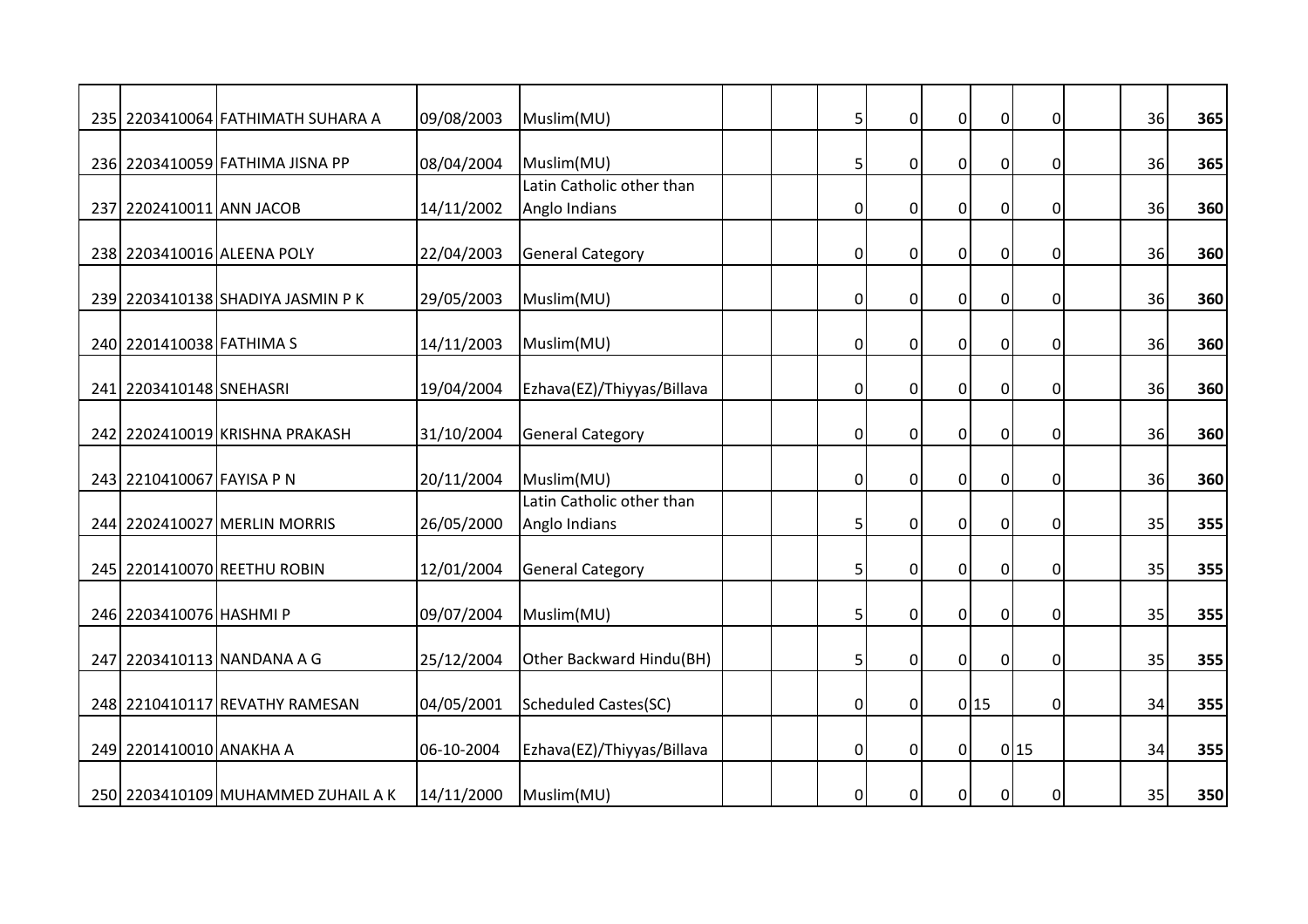|                            | 251 2203410085 KRISHNA PRIYA K     | 06/06/2003 | Ezhava(EZ)/Thiyyas/Billava  |            |     | $\overline{0}$ | $\overline{0}$ | $\overline{0}$ | $\mathbf 0$    | $\mathbf 0$ | 35 | 350 |
|----------------------------|------------------------------------|------------|-----------------------------|------------|-----|----------------|----------------|----------------|----------------|-------------|----|-----|
|                            | 252 2201410077 SHAHABAZ MUHAMMED   | 28/08/2003 | Muslim(MU)                  |            |     | 0              | $\mathbf 0$    | $\overline{0}$ | $\overline{0}$ | $\mathbf 0$ | 35 | 350 |
|                            | 253 2201410062 MINUPRIYA GEOGRE    | 12/11/2004 | <b>General Category</b>     |            | yes | $\overline{0}$ | $\mathbf 0$    | $\overline{0}$ | $\mathbf 0$    | 0           | 35 | 350 |
| 254 2210410135 SWETHA SJ   |                                    | 06/04/2004 | <b>General Category</b>     |            | yes | 5              | $\mathbf 0$    | $\mathbf 0$    | $\overline{0}$ | 0           | 34 | 345 |
|                            | 255 2201410083 SURYAKIRAN V        | 02/11/2004 | Ezhava(EZ)/Thiyyas/Billava  |            |     | 0              | 15             | $\mathbf 0$    | $\pmb{0}$      | 0           | 33 | 345 |
|                            | 256 2203410084 KRISHNA PRIYA C     | 27/01/2003 | Ezhava(EZ)/Thiyyas/Billava  |            |     | 0              | $\mathbf 0$    | $\mathbf 0$    | $\pmb{0}$      | 0           | 34 | 340 |
|                            | 257 2203410033 ARDRA UNNI P        | 27/02/2003 | Other Backward Hindu(BH)    |            |     | 0              | $\mathbf{0}$   | $\overline{0}$ | $\overline{0}$ | $\mathbf 0$ | 34 | 340 |
| 258 2203410134 MASHHOOR    | SAYED MOHAMED HATHIM               | 10/09/2003 | Muslim(MU)                  |            |     | $\overline{0}$ | $\overline{0}$ | $\overline{0}$ | $\overline{0}$ | $\mathbf 0$ | 34 | 340 |
| 259 2210410021 AMRUTHA A   |                                    | 02/10/2003 | Ezhava(EZ)/Thiyyas/Billava  |            |     | $\overline{0}$ | $\mathbf{0}$   | $\overline{0}$ | $\mathbf 0$    | $\mathbf 0$ | 34 | 340 |
| 260 2203410132 SAFA NK     |                                    | 15/04/2004 | Muslim(MU)                  |            |     | $\overline{0}$ | $\mathbf 0$    | $\overline{0}$ | $\overline{0}$ | 0           | 34 | 340 |
|                            | 261 2202410003 ADITHYAKRISHNA. V S | 08/05/2004 | Other Backward Hindu(BH)    |            |     | $\overline{0}$ | $\overline{0}$ | $\overline{0}$ | $\overline{0}$ | 0           | 34 | 340 |
|                            | 262 2210410089 M B VISHNU PRASAD   | 06/03/2005 | Kudumbi                     | yes        |     | 0              | $\mathbf 0$    | $\mathbf 0$    | $\overline{0}$ | 0           | 34 | 340 |
|                            | 263 2202410017 KAVYA REGHU         | 09/07/2005 | <b>Scheduled Castes(SC)</b> |            |     | $\overline{0}$ | $\mathbf 0$    | $\overline{0}$ | $\overline{0}$ | 0           | 34 | 340 |
|                            | 264 2203410151 SREELAKSHMI M       | 14/04/2003 | <b>General Category</b>     |            | yes | 5              | $\mathbf 0$    | $\mathbf 0$    | $\pmb{0}$      | 0           | 33 | 335 |
| 265 2210410087 LENA SHAJU  |                                    | 30/09/2003 | <b>General Category</b>     |            | yes | 5              | $\mathbf 0$    | $\overline{0}$ | $\mathbf 0$    | 0           | 33 | 335 |
| 266 2210410030 ANJITHA T M |                                    | 23/12/2003 | Other Backward Hindu(BH)    | <b>yes</b> |     | 5              | $\Omega$       | $\Omega$       | $\mathbf 0$    | $\Omega$    | 33 | 335 |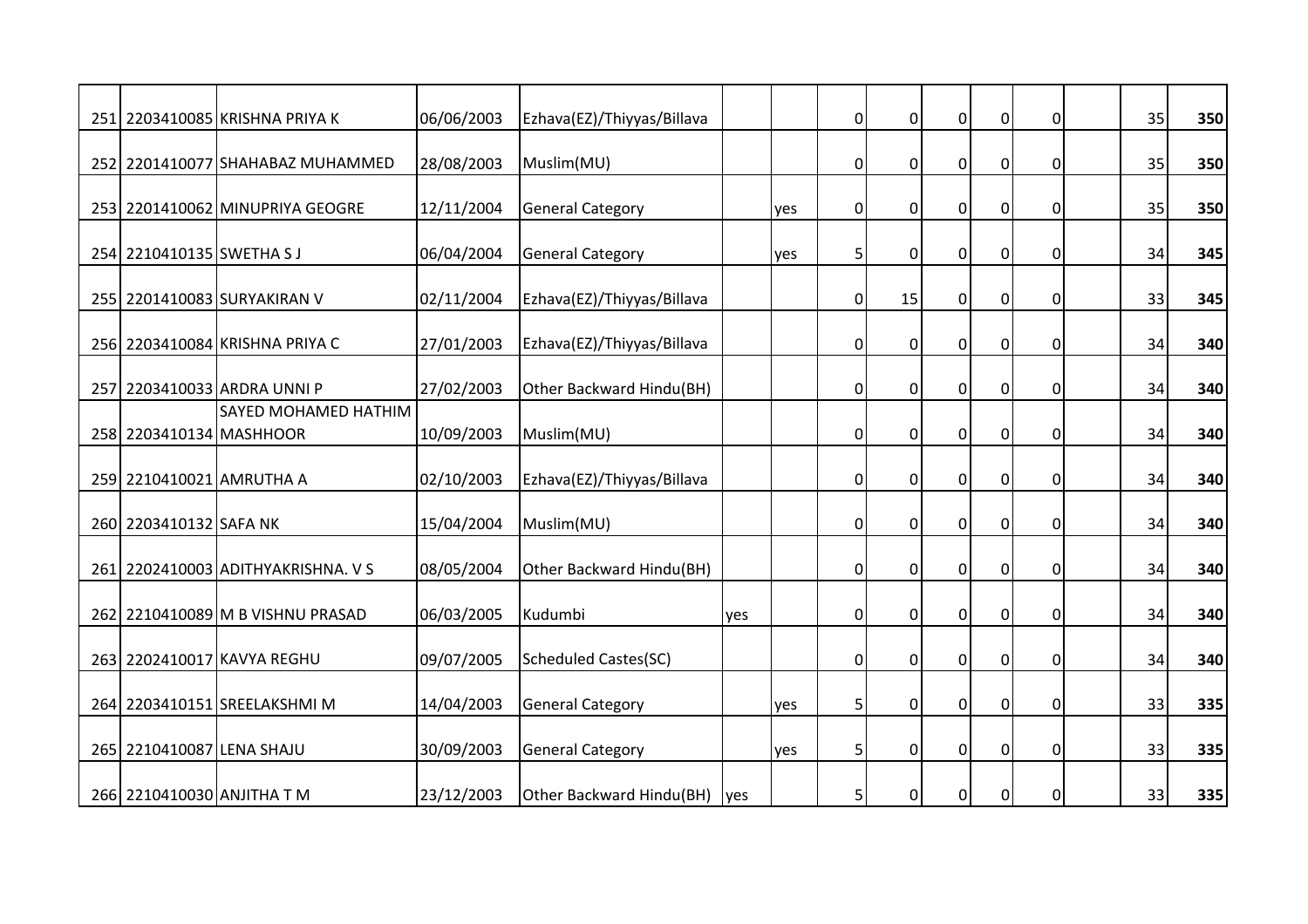|                           | 267 2201410029 CHRISTO SOMU SAMUEL | 16/03/2004 | <b>General Category</b>     | yes | 5              | $\mathbf 0$    | $\overline{0}$   | $\mathbf 0$    | 0           | 33 | 335 |
|---------------------------|------------------------------------|------------|-----------------------------|-----|----------------|----------------|------------------|----------------|-------------|----|-----|
|                           |                                    |            |                             |     |                |                |                  |                |             |    |     |
| 268 2210410034 ANZABI V A |                                    | 14/05/2004 | Muslim(MU)                  |     | 5              | $\overline{0}$ | $\overline{0}$   | $\overline{0}$ | $\mathbf 0$ | 33 | 335 |
|                           |                                    |            |                             |     |                |                |                  |                |             |    |     |
| 269 2203410029 APARNA K M |                                    | 05/09/2004 | <b>General Category</b>     |     | $\overline{0}$ |                | 0 15             | $\overline{0}$ | 0           | 32 | 335 |
|                           | 270 2201410045 HIMA V SURESH       | 12/05/2005 | Ezhava(EZ)/Thiyyas/Billava  |     | $\overline{0}$ |                | 0 15             | $\mathbf 0$    | 0           | 32 | 335 |
|                           |                                    |            |                             |     |                |                |                  |                | $\Omega$    | 33 |     |
|                           | 271 2203410001 MAHSOOMA PT         | 09/04/2000 | Muslim(MU)                  |     | 0              | $\mathbf 0$    | $\mathbf 0$      | $\pmb{0}$      |             |    | 330 |
|                           | 272 2202410037 VAISHNAVI G S       | 07/12/2001 | <b>General Category</b>     |     | $\overline{0}$ | $\mathbf 0$    | $\overline{0}$   | $\overline{0}$ | 0           | 33 | 330 |
|                           |                                    |            |                             |     |                |                |                  |                |             |    |     |
| 273 2210410048 ASWAJA A   |                                    | 18/04/2003 | Ezhava(EZ)/Thiyyas/Billava  |     | 0              | $\mathbf 0$    | $\overline{0}$   | $\overline{0}$ | 0           | 33 | 330 |
|                           | 274 2203410083 KRISHNA NANDHANA    | 25/05/2003 | Ezhava(EZ)/Thiyyas/Billava  |     | $\overline{0}$ | $\mathbf 0$    | $\overline{0}$   | $\pmb{0}$      | $\mathbf 0$ | 33 | 330 |
| 275 2210410024 ANAND CS   |                                    | 13/08/2003 | <b>Scheduled Castes(SC)</b> |     | $\overline{0}$ | $\overline{0}$ | $\Omega$         | $\mathbf 0$    | $\Omega$    | 33 | 330 |
|                           |                                    |            |                             |     |                |                |                  |                |             |    |     |
|                           | 276 2210410071 GOWRI NANDANA V S   | 02/07/2004 | Scheduled Castes(SC)        |     | $\overline{0}$ | $\mathbf 0$    | $\mathbf 0$      | $\overline{0}$ | 0           | 33 | 330 |
|                           | 277 2203410054 FATHIMA ANEENA T E  | 26/01/2004 | Muslim(MU)                  |     | 5              | $\mathbf 0$    | $\boldsymbol{0}$ | $\pmb{0}$      | 0           | 32 |     |
|                           |                                    |            |                             |     |                |                |                  |                |             |    | 325 |
| 278 2203410142 SHANILA C  |                                    | 15/03/2004 | Ezhava(EZ)/Thiyyas/Billava  |     | 5              | $\overline{0}$ | $\overline{0}$   | $\pmb{0}$      | 0           | 32 | 325 |
|                           |                                    |            |                             |     |                |                |                  |                |             |    |     |
|                           | 279 2203410046 DAWNASREE S S       | 18/09/2004 | Ezhava(EZ)/Thiyyas/Billava  |     | 5              | $\mathbf{0}$   | $\overline{0}$   | $\overline{0}$ | $\mathbf 0$ | 32 | 325 |
| 280 2202410035 SUJI S     |                                    | 21/04/2003 | Other Backward Hindu(BH)    |     | $\overline{0}$ | 15             | $\pmb{0}$        | $\overline{0}$ | $\mathbf 0$ | 31 | 325 |
|                           | 281 2201410041 GOPIKA G MADHAV     | 29/07/2004 | <b>Scheduled Tribes(ST)</b> |     | $\overline{0}$ | $\mathbf 0$    |                  | 0 15           | 0           | 31 | 325 |
|                           |                                    |            |                             |     |                |                |                  |                |             |    |     |
| 282 2210410114 RESHMA K   |                                    | 09/11/1999 | Other Backward Hindu(BH)    |     | $\overline{0}$ | $\mathbf 0$    | $\overline{0}$   | $\overline{0}$ | $\mathbf 0$ | 32 | 320 |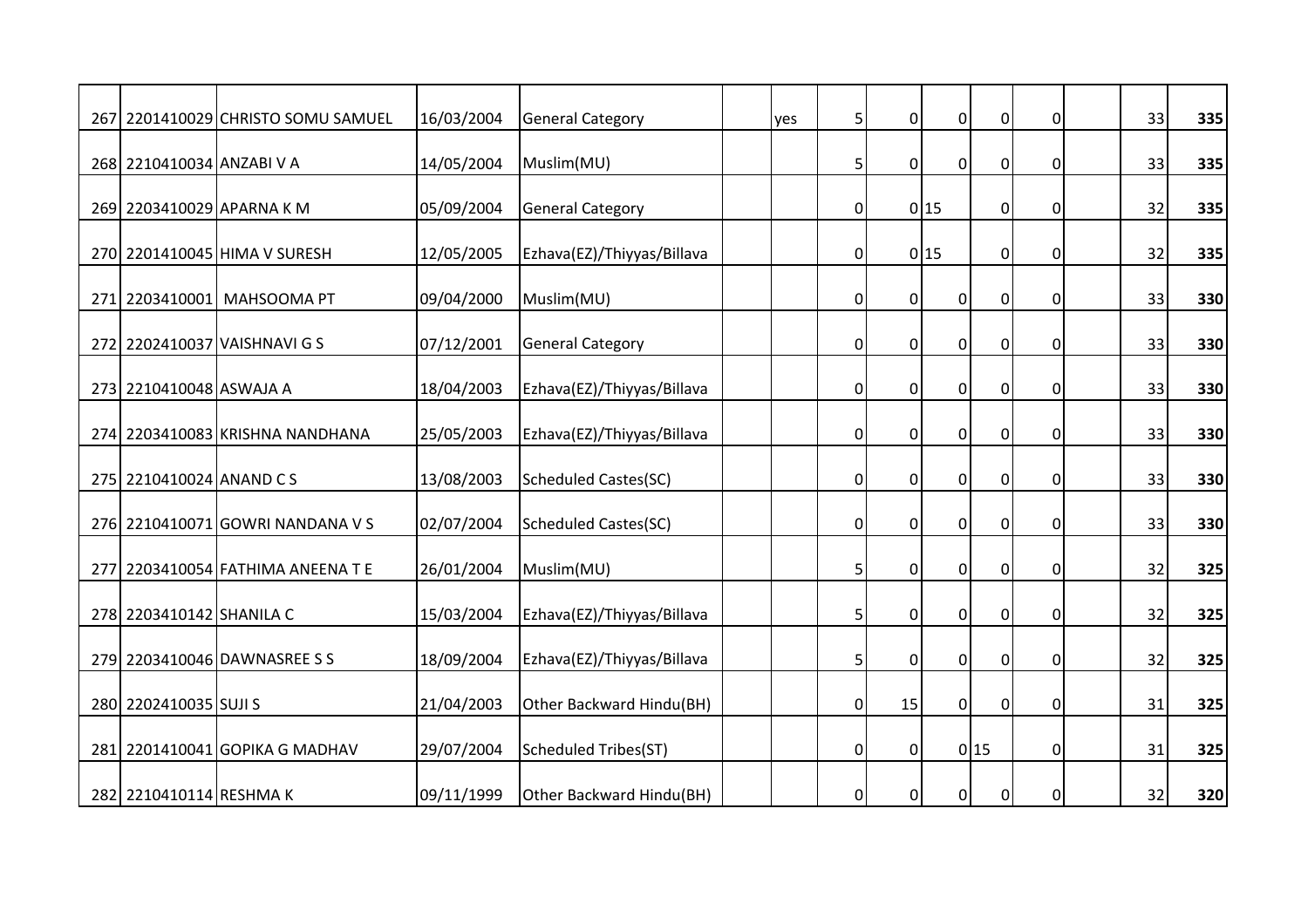|                           | 283 2203410108 MUHAMMED SINAN C P | 09/12/2002 | Muslim(MU)                  |     |     | $\overline{0}$ | $\mathbf 0$    | $\overline{0}$   | $\mathbf 0$    | 0                | 32              | 320 |
|---------------------------|-----------------------------------|------------|-----------------------------|-----|-----|----------------|----------------|------------------|----------------|------------------|-----------------|-----|
|                           | 284 2210410097 MUHAMMED SWALIH    | 31-01-2003 | Muslim(MU)                  |     |     | $\overline{0}$ | $\overline{0}$ | $\overline{0}$   | $\overline{0}$ | $\mathbf 0$      | 32              | 320 |
|                           | 285 2203410056 FATHIMA FIDA P     | 27/06/2003 | Muslim(MU)                  |     |     | $\overline{0}$ | $\mathbf 0$    | $\overline{0}$   | $\overline{0}$ | 0                | 32              | 320 |
| 286 2203410129 RISANA K P |                                   | 29/09/2003 | Muslim(MU)                  |     |     | $\overline{0}$ | $\mathbf 0$    | $\overline{0}$   | $\mathbf 0$    | $\mathbf 0$      | 32              | 320 |
|                           | 287 2201410060 MEHERZARA ISMAIL   | 13/04/2004 | Muslim(MU)                  |     |     | 0              | $\mathbf 0$    | $\mathbf 0$      | $\pmb{0}$      | $\Omega$         | 32              | 320 |
|                           |                                   |            |                             |     |     |                |                |                  |                |                  |                 |     |
| 288 2210410035 ANZIL.M.A  |                                   | 10/11/2004 | Muslim(MU)                  |     |     | $\overline{0}$ | $\mathbf 0$    | $\overline{0}$   | $\overline{0}$ | 0                | 32              | 320 |
| 289 2201410053 LIDIYA S   |                                   | 15/02/2005 | <b>Scheduled Castes(SC)</b> |     |     | $\overline{0}$ | $\mathbf 0$    | $\overline{0}$   | $\mathbf 0$    | 0                | 32              | 320 |
|                           | 290 2202410016 KALLYANI R NAIR    | 14/04/2004 | <b>General Category</b>     |     |     | 5              |                | 0 15             | $\overline{0}$ | $\mathbf 0$      | 30 <sup>1</sup> | 320 |
|                           | 291 2203410040 ATHILA BALARAJ P   | 16/10/2003 | <b>Scheduled Castes(SC)</b> |     |     | 5              | $\overline{0}$ | $\Omega$         | $\mathbf 0$    | $\Omega$         | 31              | 315 |
|                           | 292 2201410044 HIMA G KRISHNAN    | 09/02/2004 | <b>General Category</b>     |     |     | 5              | $\mathbf 0$    | $\overline{0}$   | $\overline{0}$ | 0                | 31              | 315 |
|                           | 293 2210410132 SREELAKSHMI N      | 17/04/2004 | <b>General Category</b>     |     |     | 0              |                | 0 15             | $\overline{0}$ | $\boldsymbol{0}$ | 30              | 315 |
|                           | 294 2210410050 ATHULKRISHNA DINU  | 12/07/2004 | Ezhava(EZ)/Thiyyas/Billava  |     |     | $\overline{0}$ | $\overline{0}$ |                  | 0 15           | $\mathbf 0$      | 30 <sup>1</sup> | 315 |
|                           |                                   |            |                             |     |     |                |                |                  |                |                  |                 |     |
| 295 2203410023 ANJALI K   |                                   | 15/04/2004 | <b>General Category</b>     |     | yes | $\overline{0}$ | $\overline{0}$ | $\overline{0}$   | $\overline{0}$ | $\mathbf 0$      | 31              | 310 |
|                           | 296 2210410069 GAYATHRY M M       | 19/11/2004 | Kudumbi                     | yes |     | $\overline{0}$ | $\mathbf 0$    | $\pmb{0}$        | $\overline{0}$ | $\mathbf 0$      | 31              | 310 |
|                           | 297 2203410097 MUHAMED FAZAL P    | 08/06/2003 | Muslim(MU)                  |     |     | 5              | $\mathbf 0$    | $\mathbf 0$      | $\mathbf 0$    | 0                | 30              | 305 |
| 298 2203410068 FIDHA V P  |                                   | 30/10/2003 | Muslim(MU)                  |     |     | 5              | $\overline{0}$ | $\boldsymbol{0}$ | $\mathbf 0$    | $\mathbf 0$      | 30 <sup>1</sup> | 305 |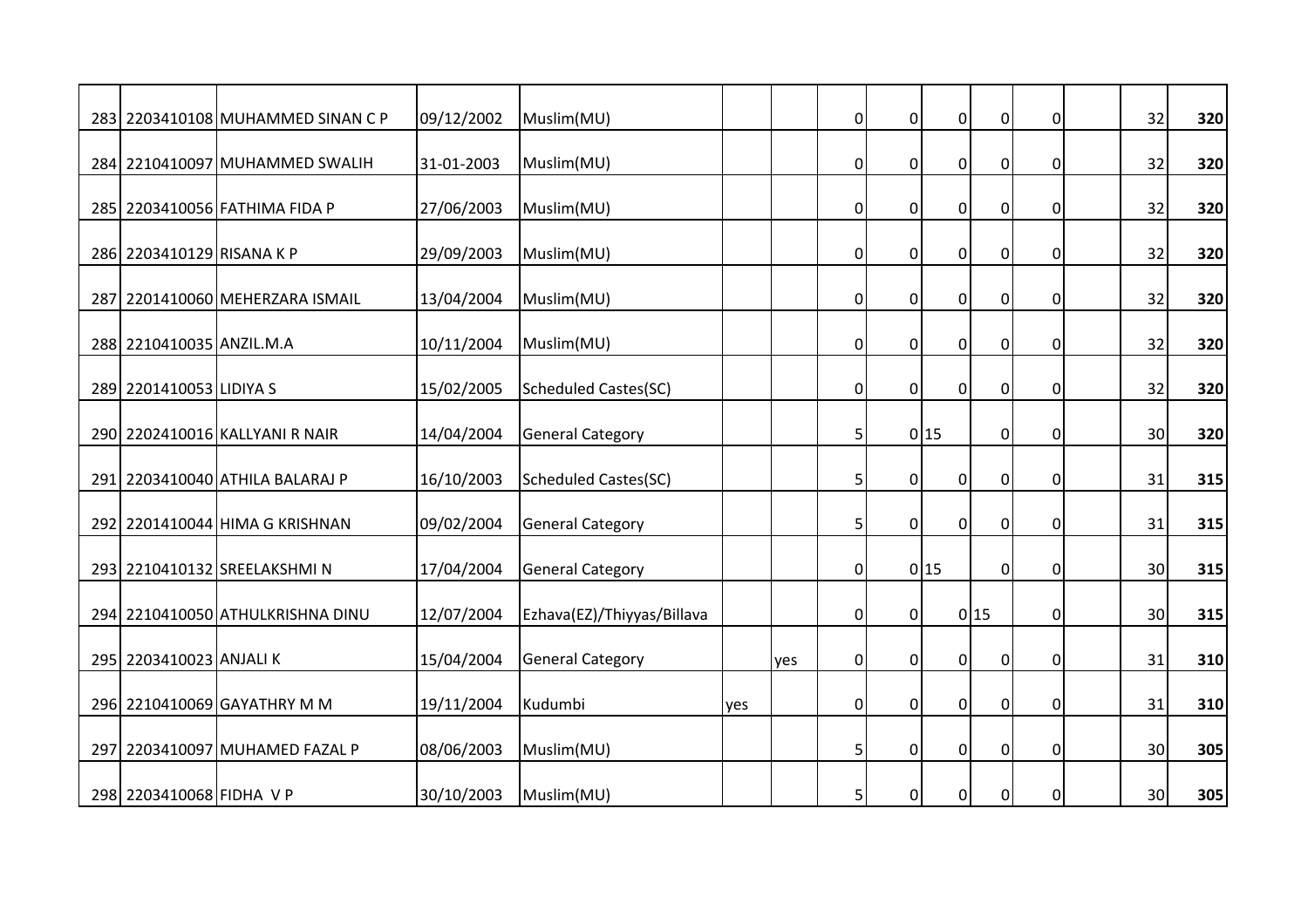|                            |                                                |            | Latin Catholic other than   |     |                |                  |                |                |             |                 |     |
|----------------------------|------------------------------------------------|------------|-----------------------------|-----|----------------|------------------|----------------|----------------|-------------|-----------------|-----|
|                            | 299 2202410006 AKSHAYA R S                     | 10/12/2003 | Anglo Indians               |     | 5              | $\mathbf 0$      | $\overline{0}$ | $\pmb{0}$      | $\Omega$    | 30              | 305 |
| 300 2203410111 V           | NADEEMATHU SWABEEHA                            | 30/08/2002 | Muslim(MU)                  |     | $\overline{0}$ | $\mathbf 0$      | $\mathbf 0$    | $\overline{0}$ | $\mathbf 0$ | 30              | 300 |
|                            | 301 2210410046 ASHNA MUHAMMED RAFFI 24/09/2003 |            | Muslim(MU)                  |     | $\overline{0}$ | $\mathbf 0$      | $\overline{0}$ | $\mathbf 0$    | 0           | 30              | 300 |
|                            | 302 2201410048 JEEVAS MATHEW PHILIP            | 14/07/2004 | <b>General Category</b>     |     | $\mathbf 0$    | $\mathbf 0$      | $\mathbf 0$    | $\pmb{0}$      | 0           | 30              | 300 |
|                            | 303 2201410017 APARNA SHAJI                    | 19/10/2004 | <b>Scheduled Castes(SC)</b> |     | $\mathbf 0$    | $\mathbf 0$      | $\mathbf 0$    | $\pmb{0}$      | $\mathbf 0$ | 30 <sup>1</sup> | 300 |
|                            | 304 2202410022 M S MIDHUN                      | 27/10/2004 | <b>General Category</b>     | yes | $\overline{0}$ | $\mathbf 0$      | $\overline{0}$ | $\overline{0}$ | 0           | 30              | 300 |
| 305 2203410026 ANSIL K     |                                                | 03/04/2004 | Muslim(MU)                  |     | 5              | $\mathbf 0$      | $\mathbf 0$    | $\overline{0}$ | 0           | 29              | 295 |
| 306 2203410053 FARIJA T P  |                                                | 13/07/2004 | Muslim(MU)                  |     | $\overline{5}$ | $\boldsymbol{0}$ | $\overline{0}$ | $\pmb{0}$      | $\mathbf 0$ | 29              | 295 |
|                            | 307 2211410020 PRADHIBA SIVAPERUMAN            | 16/04/2001 | <b>General Category</b>     |     | $\overline{0}$ | $\mathbf 0$      | $\overline{0}$ | $\pmb{0}$      | 0           | 29              | 290 |
|                            | 308 2203410004 ABDUL VAHID T                   | 25/01/2002 | Muslim(MU)                  |     | $\mathbf 0$    | $\mathbf 0$      | $\overline{0}$ | $\overline{0}$ | 0           | 29              | 290 |
|                            | 309 2203410118 NIHANA JASMIN KK                | 28/02/2003 | Muslim(MU)                  |     | $\overline{0}$ | $\mathbf 0$      | $\pmb{0}$      | $\overline{0}$ | 0           | 29              | 290 |
|                            | 310 2201410072 RIJO VARGHESE MATHEW            | 01/08/2003 | <b>General Category</b>     |     | $\overline{0}$ | $\mathbf 0$      | $\mathbf 0$    | $\pmb{0}$      | 0           | 29              | 290 |
| 311 2203410116 NAURIN P    |                                                | 06/07/2004 | Muslim(MU)                  |     | $\mathbf 0$    | 0                | $\mathbf 0$    | $\overline{0}$ | 0           | 29              | 290 |
|                            | 312 2203410103 MUHAMMED FAWAS                  | 12/07/2004 | Muslim(MU)                  |     | $\overline{0}$ | $\mathbf 0$      | $\overline{0}$ | $\overline{0}$ | $\mathbf 0$ | 29              | 290 |
|                            | 313 2203410061 FATHIMA RINSHA KT               | 23/02/2005 | Muslim(MU)                  |     | $\overline{0}$ | $\mathbf 0$      | $\mathbf 0$    | $\mathbf 0$    | $\mathbf 0$ | 29              | 290 |
| 314 2201410035 DIYA DINESH |                                                | 03/03/2003 | <b>General Category</b>     |     | 5              | 0                | $\overline{0}$ | $\overline{0}$ | 0           | 28              | 285 |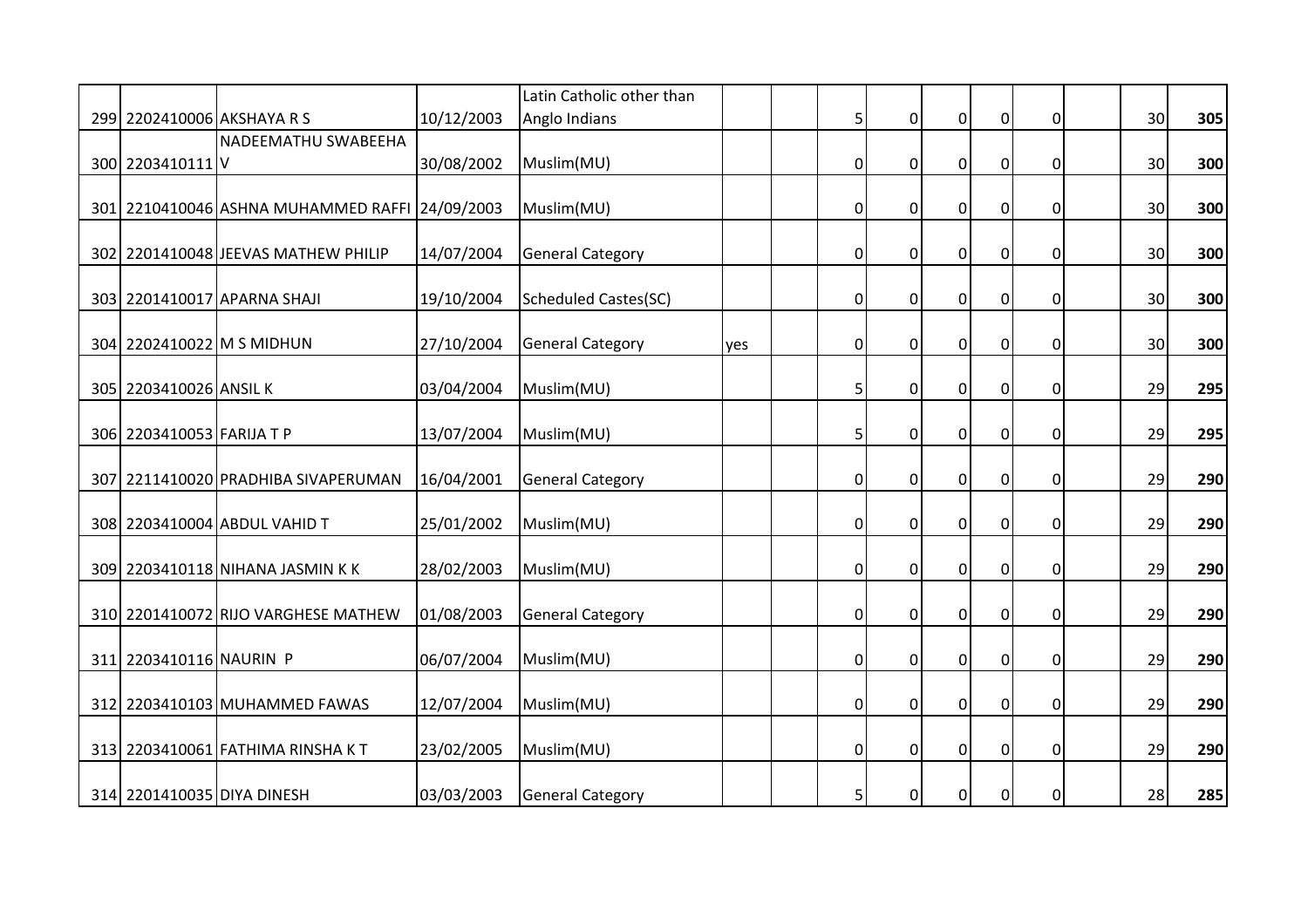|                           | 315 2210410110 PANCHAMI K A        | 22/04/2004 | <b>Scheduled Castes(SC)</b> |            | 5              | $\mathbf 0$    | $\overline{0}$   | $\mathbf 0$    | $\Omega$    | 28 | 285 |
|---------------------------|------------------------------------|------------|-----------------------------|------------|----------------|----------------|------------------|----------------|-------------|----|-----|
|                           |                                    |            |                             |            |                |                |                  |                |             |    |     |
| 316 2203410091 MANJIMA K  |                                    | 14/03/2004 | Ezhava(EZ)/Thiyyas/Billava  |            | 0              | $\mathbf 0$    |                  | 0 15           | $\mathbf 0$ | 27 | 285 |
|                           | 317 2203410039 ASWATHI M DAS       | 20/01/2001 | <b>Scheduled Castes(SC)</b> |            | 0              | $\mathbf 0$    | $\boldsymbol{0}$ | $\overline{0}$ | 0           | 28 | 280 |
| 318 2201410023 ASWATHY.L  |                                    | 03/07/2002 | Other Backward Hindu(BH)    |            | 0              | $\mathbf 0$    | $\overline{0}$   | $\pmb{0}$      | 0           | 28 | 280 |
|                           | 319 2211410025 SAJJAD ABDULLA      | 08/11/2002 | Muslim(MU)                  |            | 0              | $\mathbf 0$    | $\overline{0}$   | $\pmb{0}$      | $\mathbf 0$ | 28 | 280 |
| 320 2210410074 HILDA DAS  |                                    | 20/06/2003 | Other Backward Hindu(BH)    | <b>yes</b> | $\overline{0}$ | $\overline{0}$ | $\mathbf 0$      | $\overline{0}$ | 0           | 28 | 280 |
| 321 2203410141 SHAMILA CT |                                    | 13/12/2003 | Muslim(MU)                  |            | $\overline{0}$ | $\mathbf 0$    | $\overline{0}$   | $\overline{0}$ | 0           | 28 | 280 |
|                           | 322 2201410082 SREELEKSHMIR        | 25/03/2004 | <b>General Category</b>     |            | 0              | $\mathbf 0$    | $\boldsymbol{0}$ | $\pmb{0}$      | 0           | 27 | 270 |
| 323 2210410044 ASHNA KR   |                                    | 23/04/2004 | Muslim(MU)                  |            | $\overline{0}$ | $\overline{0}$ | $\overline{0}$   | $\pmb{0}$      | 0           | 27 | 270 |
|                           | 324 2203410013 ALBIN THANKACHAN    | 23/08/2004 | <b>General Category</b>     |            | 0              | $\mathbf{0}$   | $\overline{0}$   | $\overline{0}$ | $\mathbf 0$ | 27 | 270 |
|                           | 325 2201410063 NAJITHA KADHAR K P  | 10/10/2004 | Muslim(MU)                  |            | $\overline{0}$ | $\mathbf 0$    | $\boldsymbol{0}$ | $\overline{0}$ | 0           | 27 | 270 |
|                           | 326 2211410012 MUHAMMED AFSAL T    | 17/11/2004 | Muslim(MU)                  |            | $\overline{0}$ | $\mathbf{0}$   | $\overline{0}$   | $\mathbf 0$    | $\mathbf 0$ | 27 | 270 |
|                           | 327 2210410096 MUHAMMED ALTHAF K P | 03/06/2001 | Muslim(MU)                  |            | 5              | $\mathbf 0$    | $\mathbf 0$      | $\mathbf 0$    | 0           | 26 | 265 |
| 328 2211410028 SWATHI PS  |                                    | 08/11/1999 | Ezhava(EZ)/Thiyyas/Billava  |            | $\overline{0}$ | $\overline{0}$ | $\overline{0}$   | $\overline{0}$ | $\mathbf 0$ | 26 | 260 |
|                           | 329 2210410040 ARYAJITH K P        | 25/10/2001 | <b>Scheduled Castes(SC)</b> |            | $\overline{0}$ | $\mathbf{0}$   | $\overline{0}$   | $\mathbf 0$    | $\mathbf 0$ | 26 | 260 |
|                           | 330 2210410105 NEERAJ SANTHOSH     | 10/08/2003 | Other Backward Hindu(BH)    | yes        | $\overline{0}$ | 0              | $\mathbf 0$      | $\mathbf 0$    | 0           | 26 | 260 |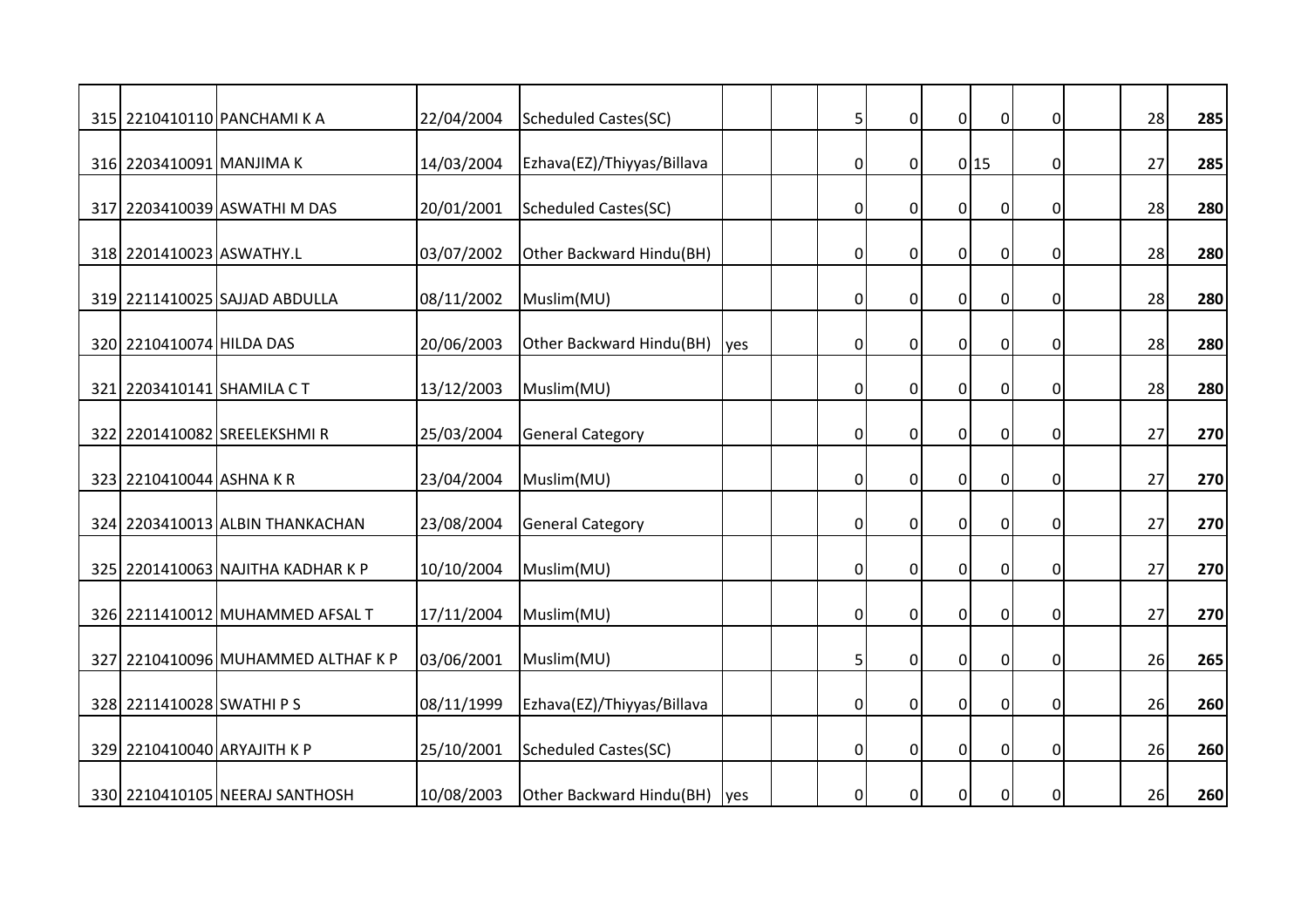|                           | 331 2201410080 SNEHA SAJIKUMAR      | 22/08/2003 | Ezhava(EZ)/Thiyyas/Billava  |     |     | $\overline{0}$ | $\mathbf 0$    | $\overline{0}$   | $\pmb{0}$        | 0           | 26 | 260 |
|---------------------------|-------------------------------------|------------|-----------------------------|-----|-----|----------------|----------------|------------------|------------------|-------------|----|-----|
|                           | 332 2201410006 AISWARYA SURESH      | 18/09/2003 | <b>Scheduled Castes(SC)</b> |     |     | 0              | $\mathbf 0$    | $\overline{0}$   | $\overline{0}$   | $\mathbf 0$ | 26 | 260 |
|                           |                                     |            | Latin Catholic other than   |     |     |                |                |                  |                  |             |    |     |
|                           | 333 2203410047 DELFY D JOHN         | 15/03/2004 | Anglo Indians               |     |     | 0              | $\mathbf 0$    | $\overline{0}$   | $\pmb{0}$        | 0           | 26 | 260 |
| 334 2211410024 SAFIYA.B   |                                     | 06/06/2004 | Muslim(MU)                  |     |     | $\overline{0}$ | $\mathbf 0$    | $\overline{0}$   | $\mathbf 0$      | 0           | 26 | 260 |
| 335 2201410025 ATHUL BABU |                                     | 04/12/2003 | Ezhava(EZ)/Thiyyas/Billava  |     |     | 5              | $\mathbf 0$    | $\mathbf 0$      | $\pmb{0}$        | $\Omega$    | 25 | 255 |
|                           | 336 2202410029 MUHAMMED SUHAIL P    | 13/10/2000 | Muslim(MU)                  |     |     | 0              | $\mathbf 0$    | $\overline{0}$   | $\mathbf 0$      | 0           | 25 | 250 |
|                           | 337 2203410121 RAJALAKSHMITC        | 26/07/2003 | <b>General Category</b>     |     | yes | $\overline{0}$ | $\mathbf 0$    | $\overline{0}$   | $\mathbf 0$      | 0           | 25 | 250 |
|                           | 338 2203410060 FATHIMA RENDA K K    | 09/11/2003 | Muslim(MU)                  |     |     | $\overline{0}$ | $\mathbf 0$    | $\overline{0}$   | $\pmb{0}$        | $\mathbf 0$ | 25 | 250 |
|                           | 339 2203410078   IHSANUL HAQ        | 29/12/2003 | Muslim(MU)                  |     |     | $\overline{0}$ | $\overline{0}$ | $\Omega$         | $\mathbf 0$      | $\Omega$    | 25 | 250 |
|                           | 340 2210410029 ANJANA RAJAN         | 13/03/2004 | <b>Scheduled Castes(SC)</b> |     |     | $\overline{0}$ | $\mathbf 0$    | $\mathbf 0$      | $\overline{0}$   | 0           | 25 | 250 |
|                           | 341 2203410021 ANASWARA P           | 27/09/2004 | Ezhava(EZ)/Thiyyas/Billava  |     |     | 0              | $\mathbf 0$    | $\boldsymbol{0}$ | $\pmb{0}$        | 0           | 25 | 250 |
|                           | 342 2201410032 DEVIKA ANAND         | 10/10/2004 | <b>General Category</b>     |     |     | $\overline{0}$ | $\overline{0}$ | $\overline{0}$   | $\mathbf 0$      | $\mathbf 0$ | 25 | 250 |
|                           | 343 2210410126 SANITH P SAJEEVAN    | 29/07/2001 | <b>General Category</b>     | yes | yes | $\overline{0}$ | $\overline{0}$ |                  | 0 15             | 0           | 23 | 245 |
|                           | 344 2210410051 AUGUSTHY SIBI        | 26/04/2003 | <b>General Category</b>     |     | yes | $\overline{0}$ | $\mathbf 0$    | $\pmb{0}$        | $\boldsymbol{0}$ | 0           | 24 | 240 |
|                           | 345 2211410005 DIVYA BALAKRISHNAN K | 29/12/2003 | <b>Scheduled Tribes(ST)</b> |     |     | 0              | $\mathbf 0$    | $\mathbf 0$      | $\mathbf 0$      | 0           | 24 | 240 |
|                           | 346 2203410067 FIDA FATHIMA A P     | 26/07/2004 | Muslim(MU)                  |     |     | 5              | $\mathbf 0$    | $\overline{0}$   | $\mathbf 0$      | $\mathbf 0$ | 23 | 235 |